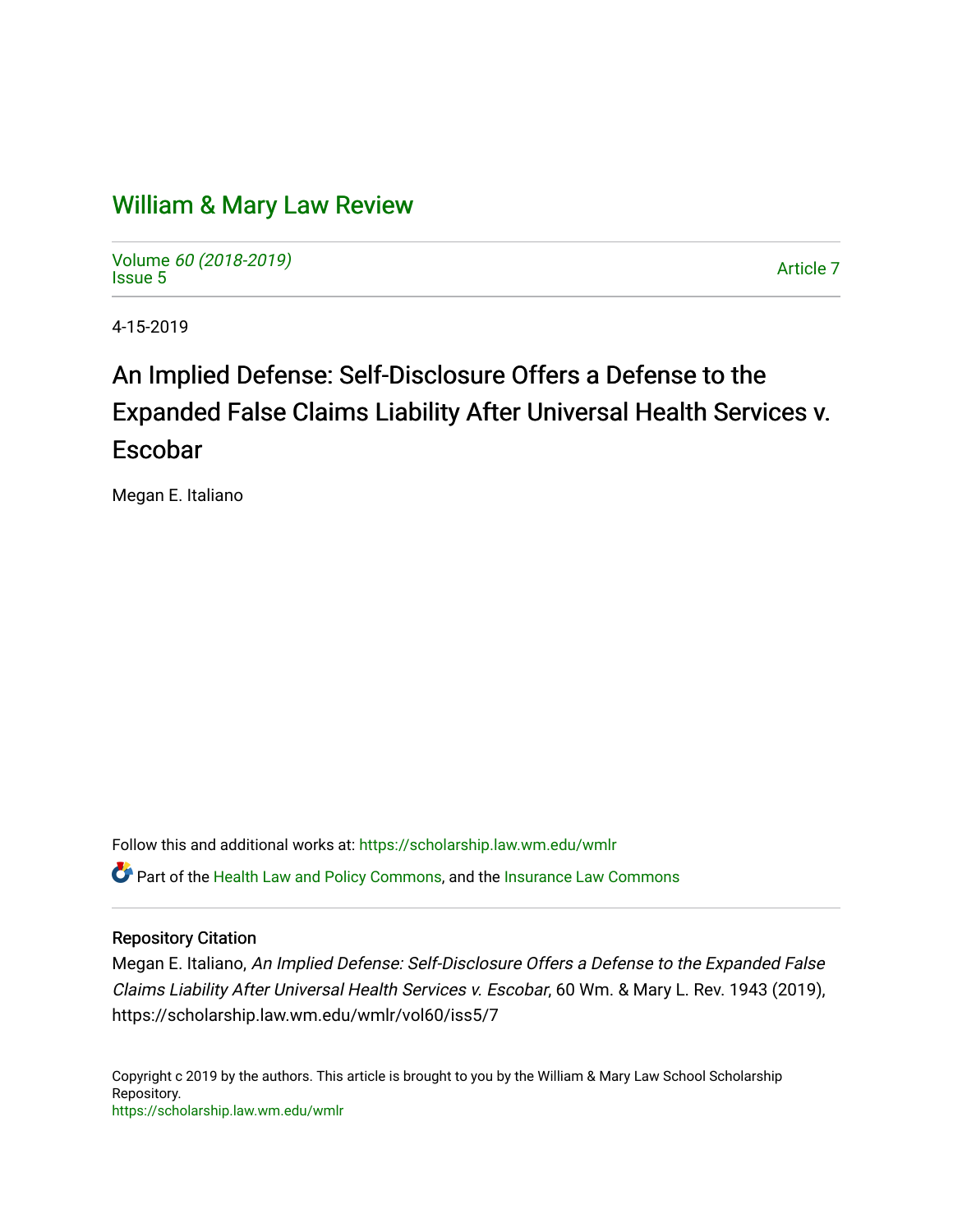# *NOTES*

## AN IMPLIED DEFENSE: SELF-DISCLOSURE OFFERS A DEFENSE TO THE EXPANDED FALSE CLAIMS LIABILITY AFTER *UNIVERSAL HEALTH SERVICES V. ESCOBAR*

|                                                            | 1944 |
|------------------------------------------------------------|------|
| I. OVERVIEW OF THE FALSE CLAIMS ACT                        | 1947 |
| A. General Liability Under the False Claims Act            | 1947 |
| B. The Implied False Certification Theory of Liability     | 1949 |
| II. THE IMPLIED FALSE CERTIFICATION THEORY IN THE          |      |
|                                                            | 1951 |
| A. The Lower Court Debate                                  | 1952 |
| B. The Supreme Court's Decision in Universal Health        |      |
| Services v. United States ex rel. Escobar                  | 1955 |
| C. Materiality in the Post-Escobar Courts                  | 1958 |
| <b>III. GOVERNMENT PAYMENT PRACTICES AS A DEFENSE TO</b>   |      |
|                                                            | 1961 |
| A. The Demand for Increased Compliance Procedures and      |      |
| Self-Disclosure                                            | 1961 |
| <b>B.</b> Government Payment Practices Allow for Liability |      |
| Avoidance at the Pleading Stage                            | 1964 |
| IV. THE RISKS AND BENEFITS OF VOLUNTARY                    |      |
|                                                            | 1967 |
| A. Voluntary Self-Disclosure Is Not Without Risk           | 1968 |
| B. The Benefits of Voluntary Self-Disclosure               | 1971 |
| 1. Reduction in Costs and a Streamlined Process            | 1971 |
| 2. Avoiding Permissive Exclusion and Corporate             |      |
| Integrity Agreements                                       | 1972 |
| 3. Avoiding Additional Liability Under the ACA's           |      |
|                                                            | 1974 |
| C. To Disclose or Not Disclose                             | 1975 |
|                                                            | 1977 |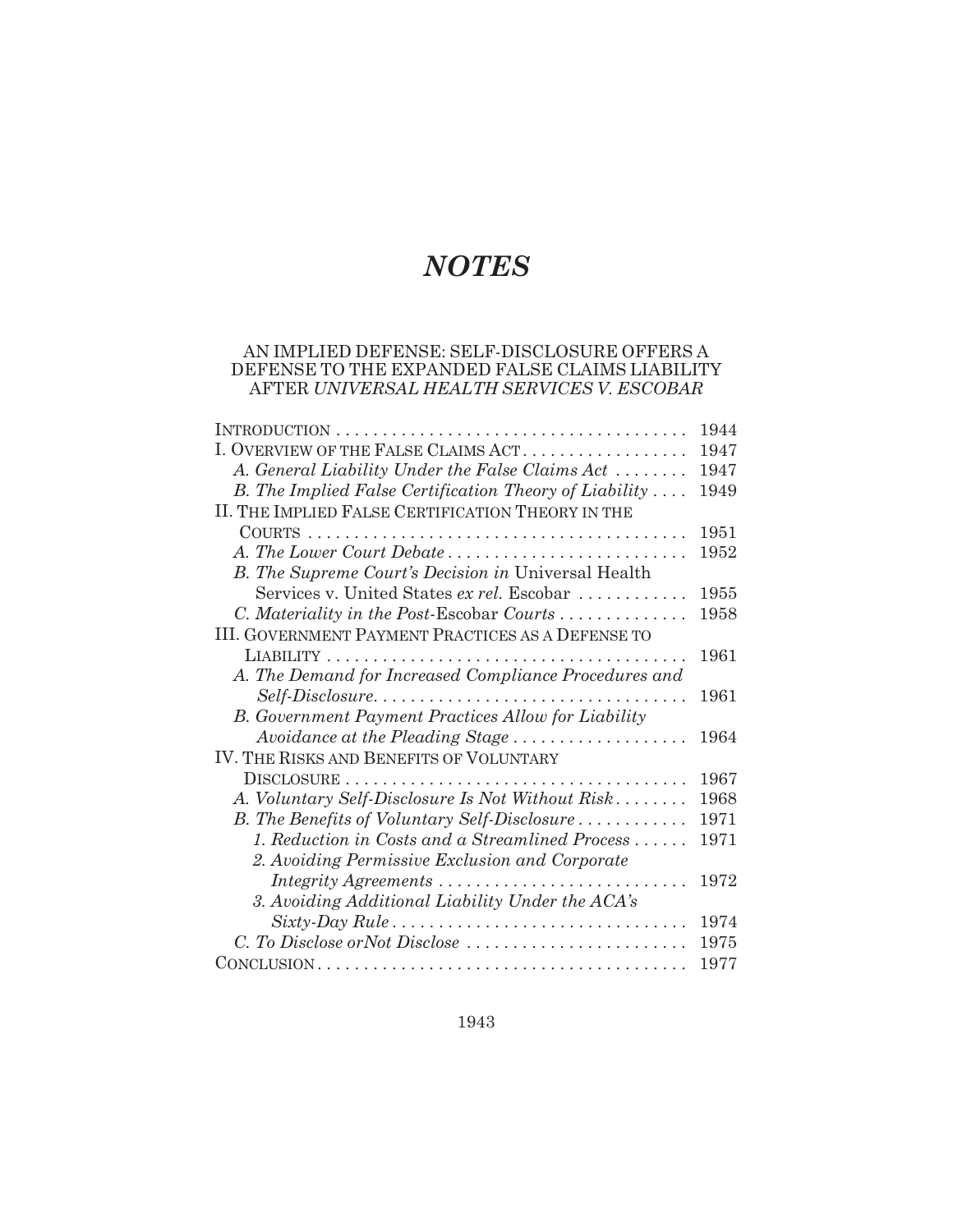#### **INTRODUCTION**

Congress enacted the False Claims Act (FCA) in 1863 to combat fraud during the Civil War.<sup>1</sup> Since its enactment, the FCA has served as the federal government's primary tool for imposing liability on persons and organizations who defraud government programs.2 Recently, the government ramped up FCA enforcement, prioritizing FCA claims in specific industries, including health care, where the ability to defraud is prevalent and cost recovery is significant.3

Since 1986, the Department of Justice (DOJ) has recovered more than \$56 billion from civil FCA enforcement actions.<sup>4</sup> In 2017 alone, the DOJ recovered more than \$3.7 billion; \$2.4 billion of this recovery stemmed directly from the health care industry, marking the eighth consecutive year that health care recoveries have totaled over \$2 billion.<sup>5</sup> One health care company paid a settlement of \$145 million after allegations surfaced that its skilled nursing facilities had submitted claims for services that were unreasonable and unnecessary.<sup>6</sup> A health records software company paid \$155 million after allegations that it falsely obtained certification for its software.<sup>7</sup> While the FCA aids the federal government in recovering

4. *Id.*

<sup>1.</sup> *See* United States v. Bornstein, 423 U.S. 303, 309 (1976) ("The Act was originally aimed principally at stopping the massive frauds perpetrated by large contractors during the Civil War."); ENCYCLOPEDIA OF WHITE-COLLAR & CORPORATE CRIME 321 (Lawrence M. Salinger ed., 2d ed. 2013); *see also* United States v. McNinch, 356 U.S. 595, 599 (1958) ("The [FCA] was originally adopted following a series of sensational congressional investigations into the sale of provisions and munitions.... Testimony ... painted a sordid picture of how the United States had been billed for nonexistent or worthless goods, charged exorbitant prices for goods delivered, and generally robbed in purchasing the necessities of war.").

<sup>2.</sup> *See* False Claims Act, 31 U.S.C. §§ 3729-3733 (2012); Press Release, U.S. Dep't of Justice, Justice Department Recovers over \$3.7 Billion from False Claims Act Cases in Fiscal Year 2017 (Dec. 21, 2017), https://www.justice.gov/opa/pr/justice-department-recovers-over-37 billion-false-claims-act-cases-fiscal-year-2017 [https://perma.cc/4NTY-YHFL].

<sup>3.</sup> *See* Press Release, U.S. Dep't of Justice, *supra* note 2.

<sup>5.</sup> *Id.* Between 2009 and 2016, the DOJ recovered \$19.3 billion in FCA settlements and judgments related to health care fraud. U.S. DEP'T OF JUSTICE, FACT SHEET: SIGNIFICANT FALSE CLAIMS ACT SETTLEMENTS & JUDGMENTS FISCAL YEARS 2009-2016 (2016), https://www. justice.gov/opa/press-release/file/918366/download [https://perma.cc/D6T2-45ZU].

<sup>6.</sup> *See* Press Release, U.S. Dep't of Justice, *supra* note 2.

<sup>7.</sup> *See id.*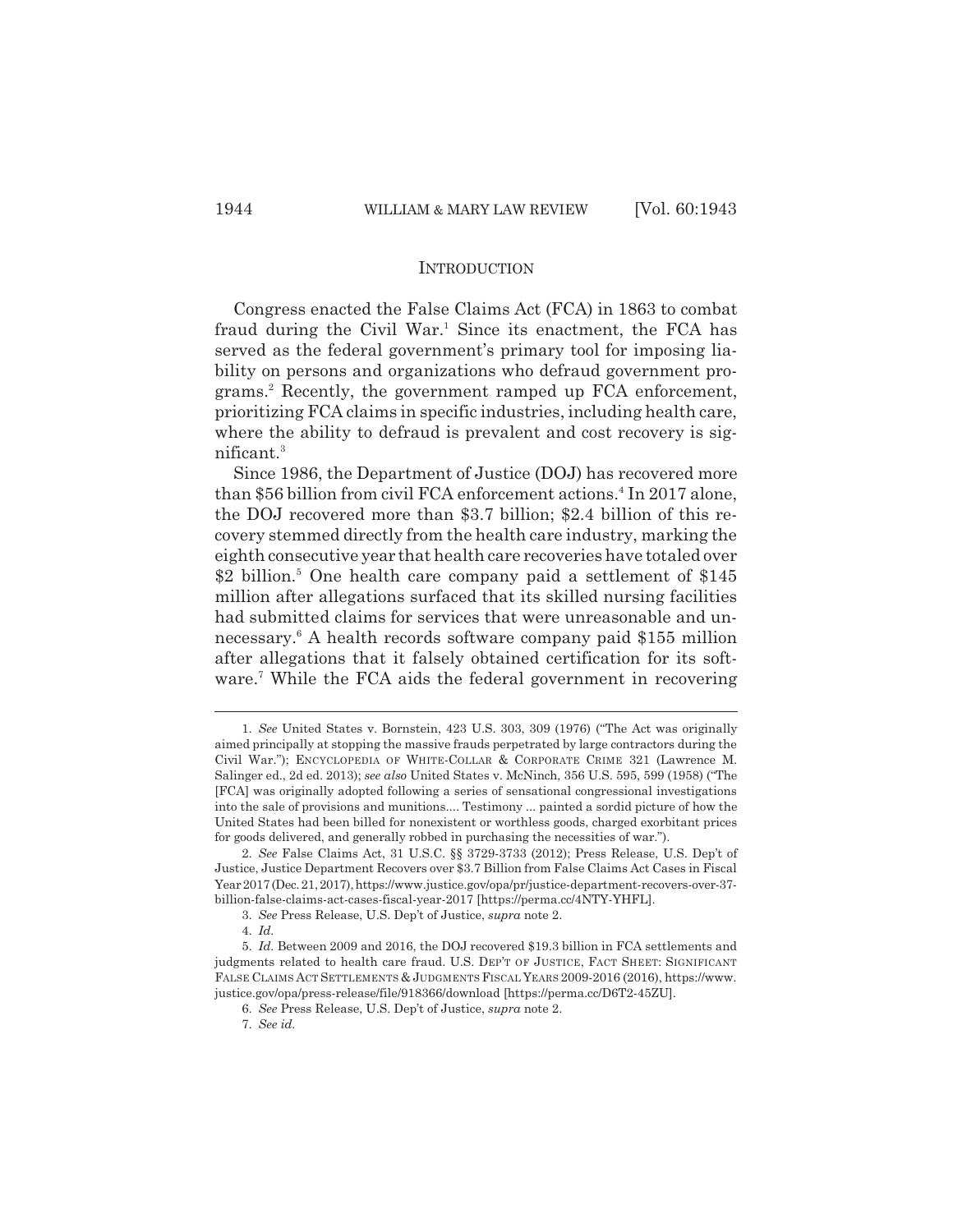money for fraudulent claims, it also imposes enormous risk and liability on health care providers<sup>8</sup> struggling to understand and weave through the minefield of government regulations.<sup>9</sup>

In 2016, the FCA landscape was altered. After debate among the lower courts, the United States Supreme Court held in *Universal Health Services, Inc. v. United States ex rel. Escobar* that implied false certification was a viable FCA liability theory.10 Under this theory, FCA liability can attach to a health care provider who fails to disclose noncompliance of any regulatory, contractual, or statutory requirement—as such failure may constitute presentation of a "false or fraudulent claim."11 By validating this theory, the Supreme Court expanded the scope of the FCA, an Act that was already formidable in magnitude and risk for health care providers faced with constantly evolving and complex regulations.<sup>12</sup> Additionally, the post-*Escobar* uncertainty of the implied false certification theory's implications heightened the concern for liability under the  $FCA.<sup>13</sup>$ 

While *Escobar* increased the scope of liability for health care providers, it also developed a potential defense for defendants facing FCA liability.14 The Court focused on materiality as a basis for liability, stating that the government's payment practices after

<sup>8.</sup> The FCA does not define health care providers, but other federal provisions offer a definition. This Note will rely on the definition found in the Health Insurance Portability and Accountability Act of 1996 (HIPAA). *See* Pub. L. No. 104-191, § 262, 110 Stat. 1936, 2022 (codified as amended at 42 U.S.C. § 1320d(3) (2012)). Under the Department of Health and Human Service's interpretation of HIPAA, a "health care provider" is "a provider of services ..., a provider of medical or health services..., and any other person or organization who furnishes, bills, or is paid for health care in the normal course of business." 45 C.F.R. § 160.103 (2017).

<sup>9.</sup> Initially in 1986, FCA violations were subject to civil fines of \$5,000 to \$10,000 per claim plus treble damages. 31 U.S.C. § 3729(a)(1) (2012). Recently, pursuant to the Bipartisan Budget Act of 2015, the DOJ adjusted for inflation those FCA civil penalties assessed after January 15, 2018, to between \$11,181 and \$22,363 per claim. *See* Civil Monetary Penalties Inflation Adjustments, 83 Fed. Reg. 3944, 3945 (Jan. 29, 2018) (to be codified at 28 C.F.R. § 85).

<sup>10.</sup> *See* 136 S. Ct. 1989, 1999 (2016).

<sup>11.</sup> *Id.* (quoting 31 U.S.C. § 3729(a)(1)(A) (2012)); *see also* Mikes v. Straus, 274 F.3d 687, 697 (2d Cir. 2001) (recognizing and describing the implied false certification theory).

<sup>12.</sup> *See* Deborah R. Farringer, *From Guns that Do Not Shoot to Foreign Staplers: Has the Supreme Court's Materiality Standard Under* Escobar *Provided Clarity for the Health Care Industry About Fraud Under the False Claims Act?*, 83 BROOK. L. REV. 1227, 1228-29 (2018).

<sup>13.</sup> *See id.* at 1230-32.

<sup>14.</sup> *See Escobar*, 136 S. Ct. at 2003-04.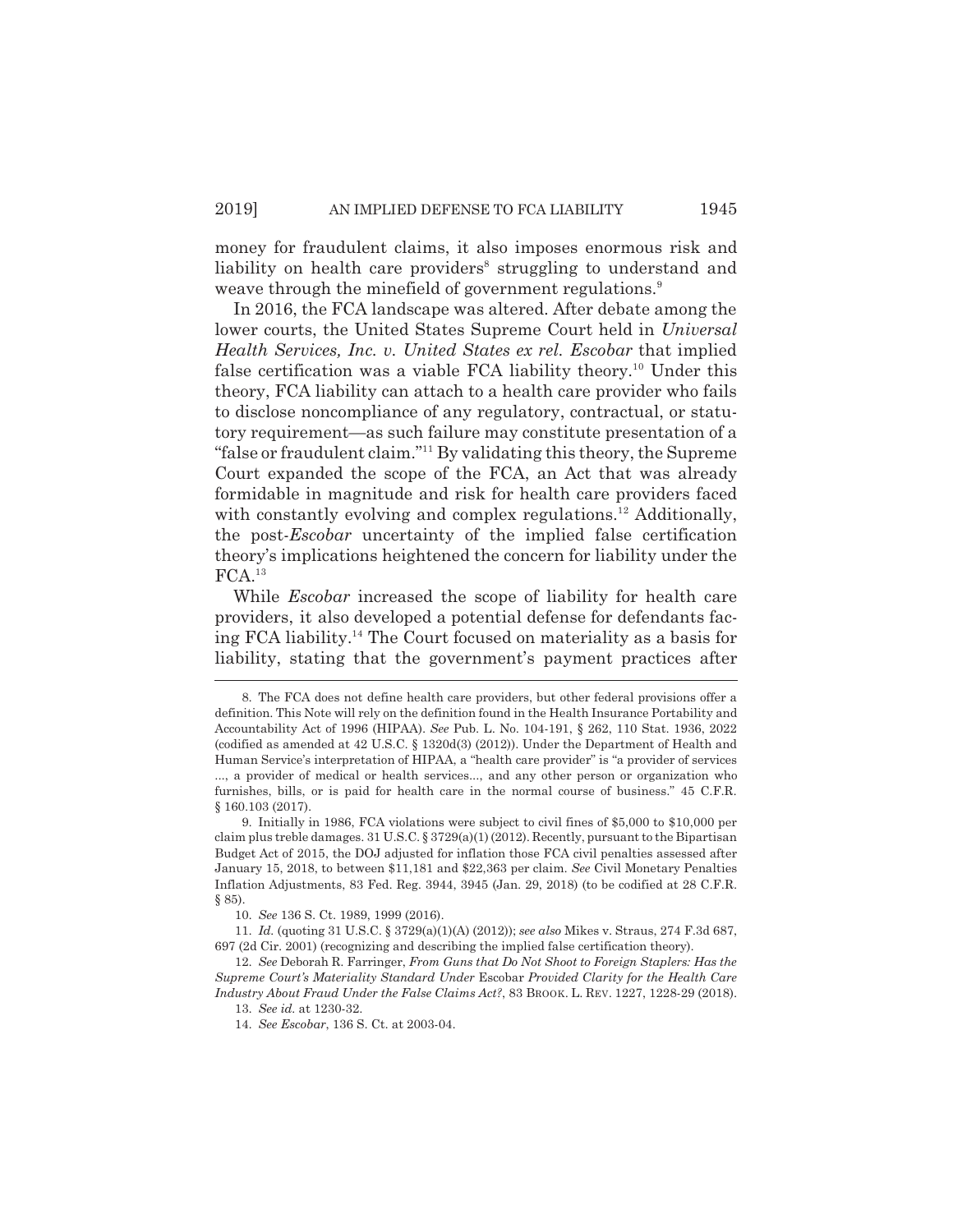obtaining actual knowledge of any noncompliance can be used to determine whether such noncompliance qualifies as a material violation.15 Thus, the Supreme Court effectively created a defense for FCA violators in situations in which the government has knowledge of a violation but continues to make reimbursements or payments.<sup>16</sup>

This Note provides health care providers and others facing potential FCA liability under the implied false certification theory with a strategy for reducing or negating liability. The *Escobar* decision examined the interplay between potential FCA violations and the government's conduct—specifically, its payment practices.<sup>17</sup> Voluntary self-disclosure is the process by which individuals or companies disclose potential violations to the government<sup>18</sup> in order to qualify for reduced penalties under the FCA.19 This Note argues that such disclosure can be used in certain circumstances to formulate a defense against FCA liability by providing the government with actual knowledge of noncompliance and using the government's subsequent payment practices to determine whether the noncompliance was material.20

Part I of this Note introduces the FCA, including the breadth of the Act and the various theories of liability that fall under it, focusing considerably on the implied false certification theory. Part II reviews the debate over the implied false certification theory among the courts, which wrestled with the viability and the scope of the theory but ultimately held the implied false certification theory is valid. Part II then elaborates on the materiality standard developed by the Supreme Court and discusses how courts have interpreted this standard in subsequent cases.<sup>21</sup> Part III of this Note presents a strategy for defending against FCA liability. Specifically, Part III demonstrates that voluntary self-disclosure provides the

<sup>15.</sup> *See id.* 

<sup>16.</sup> *See id.*

<sup>17.</sup> *See id.* 

<sup>18.</sup> *See* OFFICE OF INSPECTOR GEN., U.S. DEP'T OF HEALTH & HUMAN SERVS., UPDATED OIG'S PROVIDER SELF-DISCLOSURE PROTOCOL 3-4 (2013), https://oig.hhs.gov/compliance/selfdisclosure-info/files/provider-self-disclosure-protocol.pdf [https://perma.cc/Q8D9-3UC2] [hereinafterOIGSELF-DISCLOSURE PROTOCOL]; *see also* Publication of the OIG's Provider Self-Disclosure Protocol, 63 Fed. Reg. 58,399, 58,399-400 (Oct. 30, 1998).

<sup>19.</sup> *See* 31 U.S.C. § 3729(a)(2) (2012).

<sup>20.</sup> *See infra* Part III.A.

<sup>21.</sup> *See infra* Part II.C.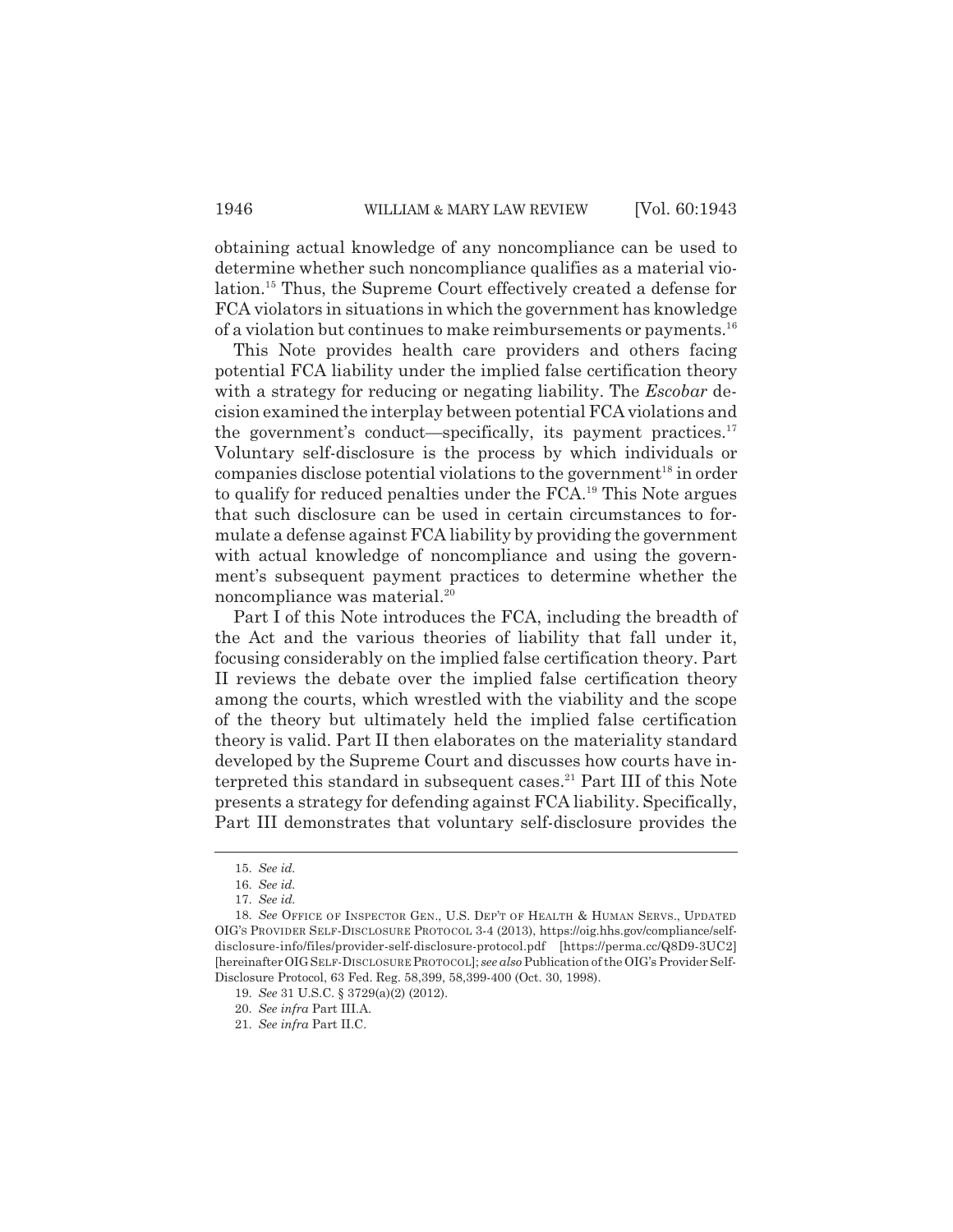government with actual knowledge of noncompliance and argues that observations of the government's subsequent payment practices can be used as evidence to potentially negate liability for FCA violations at the pleading stage. Lastly, Part IV details the risks and benefits of voluntary self-disclosure and offers guidance on determining when disclosure is in fact the best option.

#### I. OVERVIEW OF THE FALSE CLAIMS ACT

The FCA—a Civil War "relic"—is now one of the government's most powerful tools against modern fraud and abuse.<sup>22</sup> To better understand its scope and complexity, this Part provides a basic introduction to the FCA, specifically discussing the implied false certification theory of liability.

#### *A. General Liability Under the False Claims Act*

The FCA, coined "Lincoln's Law,"23 was enacted during the Civil War.<sup>24</sup> At that time, fraud was rampant throughout the United States—government contractors supplied defective materials to the Union, including substandard clothing, fraudulent supplies, and old or disabled animals.25 While the FCA proved an effective measure against fraud during the Civil War,<sup>26</sup> amendments to the FCA in  $1943$  significantly limited its utility.<sup>27</sup> However, Congress drastically amended the FCA in 1986 after a series of significant and highlypublicized accounts of fraud in the defense industry surfaced.<sup>28</sup> These amendments increased financial incentives for whistleblowers and expanded whistleblowers' role by reducing a number of

<sup>22.</sup> Patricia Meador & Elizabeth S. Warren, *The False Claims Act: A Civil War Relic Evolves into a Modern Weapon*, 65 TENN. L. REV. 455, 456 (1998).

<sup>23.</sup> *See, e.g.*, Am. Bankers Mgmt. Co. v. Heryford, 885 F.3d 629, 634 n.4 (9th Cir. 2018). 24. James B. Helmer, Jr. & Robert Clark Neff, Jr., *War Stories: A History of the* Qui Tam *Provisions of the False Claims Act, the 1986 Amendments to the False Claims Act, and Their Application in the* United States *ex rel*. Gravitt v. General Electric Co. *Litigation*, 18 OHIO N.U. L. REV. 35, 35-36 (1991).

<sup>25.</sup> *See* James B. Helmer, Jr., *False Claims Act: Incentivizing Integrity for 150 Years for Rogues, Privateers, Parasites and Patriots*, 81 U. CIN. L. REV. 1261, 1264-65 (2013).

<sup>26.</sup> *See* Helmer, Jr. & Neff, Jr., *supra* note 24, at 37.

<sup>27.</sup> *See id.* at 39-40.

<sup>28.</sup> *See id.* at 40-41, 44.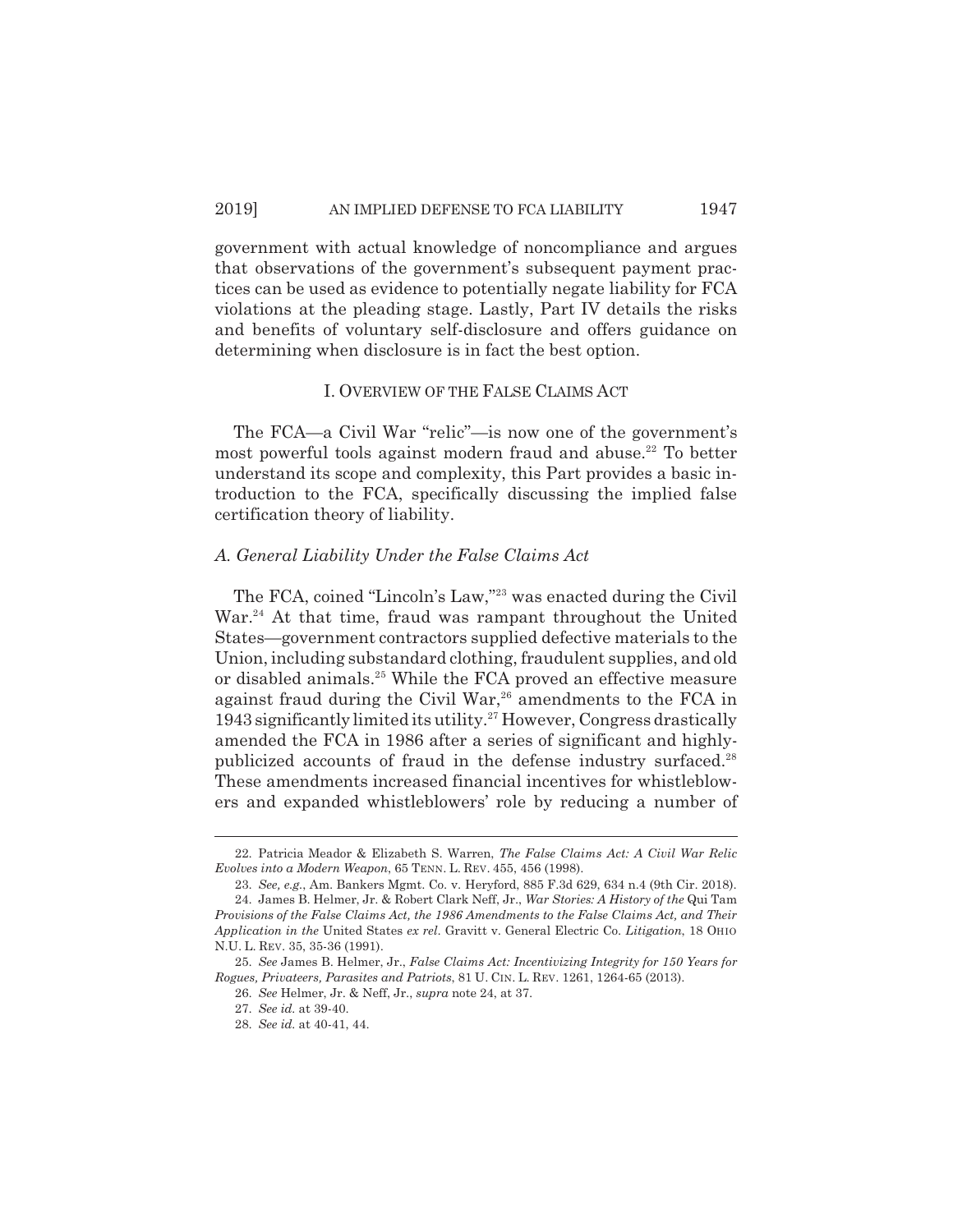barriers that had inhibited prior actions.<sup>29</sup> Since the passage of the 1986 amendments, the FCA has grown exponentially,  $30$  becoming the federal government's most effective tool in combatting fraud and abuse in government spending.<sup>31</sup>

There are multiple provisions of the FCA, but the two most pertinent to this Note include: (1) the basic provision for liability, which applies when someone "knowingly presents, or causes to be presented, a false or fraudulent claim for payment or approval";<sup>32</sup> and (2) the provision prohibiting false records and statements, which applies when someone "knowingly makes, uses, or causes to be made or used, a false record or statement material to a false or fraudulent claim."33 Additionally, the statute provides a definition for "knowingly," specifying that the standard is not just limited to actual knowledge of fraud, but also includes deliberate ignorance and "reckless disregard of the truth."<sup>34</sup> The statute further acknowledges that liability does not require intent to defraud.<sup>35</sup> Thus, when a government contractor overcharges the government for providing goods or services, the contractor may violate the  $FCA$ <sup>36</sup> similarly, if a health care provider submits a claim to Medicare for a service that was not provided, regardless of his or her intent to do so, the provider may be subject to FCA liability. $37$ 

The broad scope of the FCA is largely due to its *qui tam* provision, which permits private citizens to bring actions on the government's behalf.38 Through this mechanism, a wide range of individuals, rather than exclusively federal prosecutors, can file FCA suits; these

<sup>29.</sup> *See id.* at 44-50.

<sup>30.</sup> *See* CIVIL DIV., U.S. DEP'T OF JUSTICE, FRAUD STATISTICS—OVERVIEW (2016), https:// www.justice.gov/opa/press-release/file/918361/download [https://perma.cc/EP3A-CHJ5] (presenting data that the total value of settlements and judgments related to fraudulent government spending grew from \$86,479,949 in 1987 to \$4,761,357,835 in 2016).

<sup>31.</sup> *See* Helmer, Jr., *supra* note 25, at 1261-62.

<sup>32. 31</sup> U.S.C. § 3729(a)(1)(A) (2012).

<sup>33.</sup> *Id.* § 3729(a)(1)(B).

<sup>34.</sup> *Id.* § 3729(b)(1).

<sup>35.</sup> *See id.* § 3729(b)(1)(B).

<sup>36.</sup> *See id.* § 3729(a)-(b).

<sup>37.</sup> *See id.*

<sup>38.</sup> *See id.* § 3730(b); *see also* Vt. Agency of Nat. Res. v. United States *ex rel*. Stevens, 529 U.S. 765, 787 (2000) (holding that relators have standing to pursue FCA claims).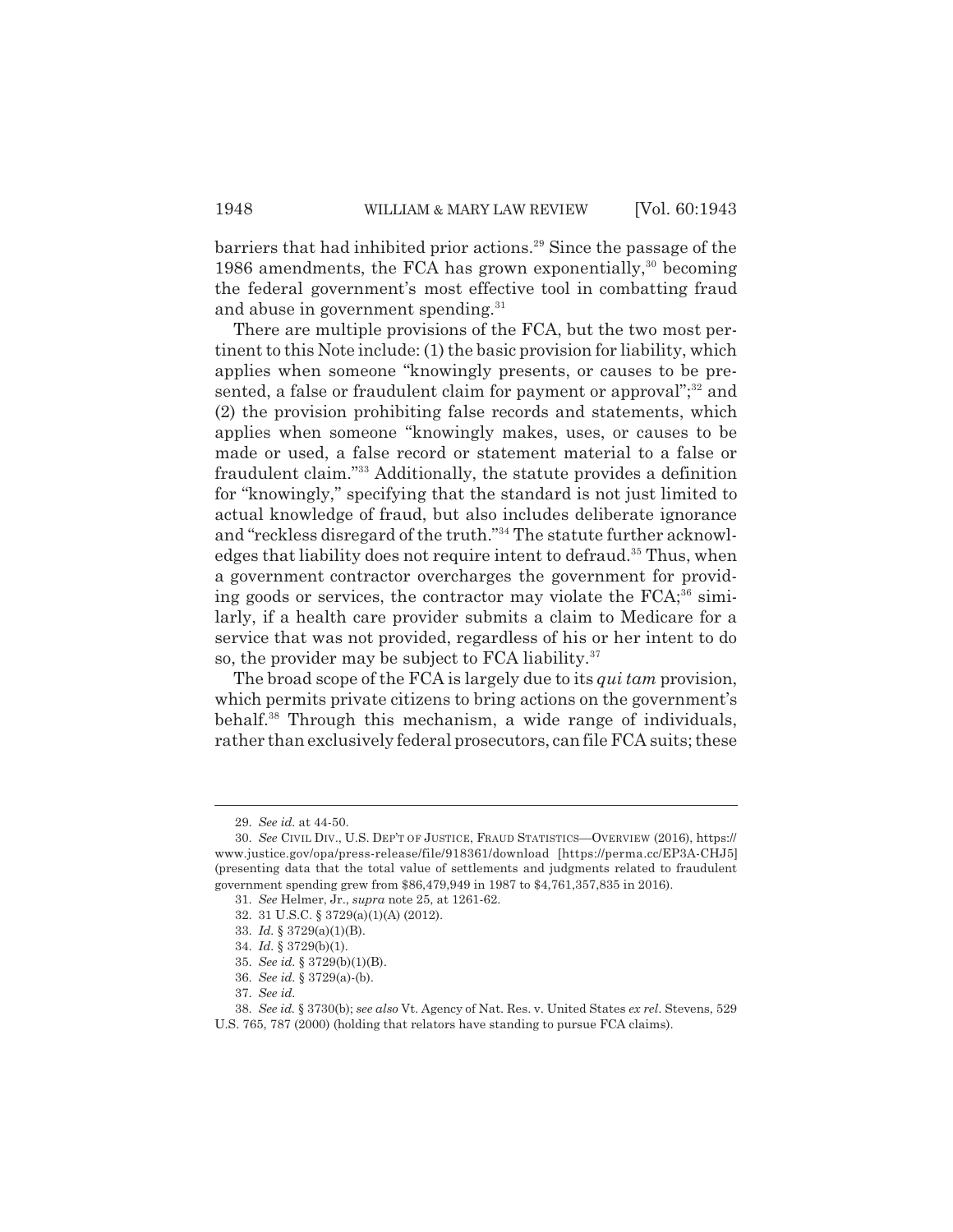individuals are known as relators or whistleblowers.<sup>39</sup> The government benefits from this scheme because *qui tam* relators can discover fraud related to government spending at a greater level than the government could on its own;<sup>40</sup> relators benefit by receiving a large portion of the proceeds. $41$ 

The 1986 FCA amendments significantly increased the benefits for *qui tam* relators, which effectuated enormous growth in FCA actions and FCA liability.<sup>42</sup> In 1987, relators brought only 8 percent of FCA claims through *qui tam* suits; more recently, in 2016, *qui tam* plaintiffs brought 83 percent of FCA claims.<sup>43</sup> Whistleblowers are commonly employees or former employees of defendants who "often file *qui tam* lawsuits to get even for the wrongs they believe they have suffered or are experiencing at work."44 Though opinions of whistleblowers are mixed, U.S. Senator Chuck Grassley, author of the 1986 amendments, emphasized his views on the importance of whistleblowers in identifying fraud: "No matter what we do to deter waste and fraud, whistleblowers are the key to the government finding out when that act happens."45

#### *B. The Implied False Certification Theory of Liability*

The main provision of the FCA imposes liability when an individual submits a "false or fraudulent claim for payment or approval" to

<sup>39.</sup> *See* 31 U.S.C. § 3730(b)(1). Consequently, a provider's "competitors, employees, and patients or their representatives" can initiate an FCA action. Joan M. Krause, *Reflections on Certification, Interpretation, and the Quest for Fraud that "Counts" Under the False Claims Act*, 2017 U. ILL. L. REV. 1811, 1816 (2017).

<sup>40.</sup> *See* 161 CONG. REC. S6103 (daily ed. July 29, 2015) (statement of Sen. Grassley) ("Whistleblowers have always been crucial in helping Congress and the Federal Government root out fraud and misconduct.").

<sup>41.</sup> *See* 31 U.S.C. § 3730(d)(1)-(2). If the government intervenes and proceeds with the action, then the relator may receive between 15 and 25 percent of the proceeds. *Id.* § 3730(d)(1). If not, then the relator may receive between 25 and 30 percent of the proceeds. *Id.* § 3730(d)(2).

<sup>42.</sup> *See* U.S. DEP'T OF JUSTICE, *supra* note 30; Helmer, Jr., *supra* note 25, at 1273-75.

<sup>43.</sup> U.S. DEP'T OF JUSTICE, *supra* note 30.

<sup>44.</sup> Jesse A. Witten & Patrick H. Thompson, *Avoiding* Qui Tam *Lawsuits by Properly Handling Disgruntled Employees: There Are a Number of Ways that Providers Can Mitigate Risk*, J. HEALTH CARE COMPLIANCE, Sept.-Oct. 2015, at 31, 31.

<sup>45.</sup> *False Claims Act: Hearing Before the Subcomm. on the Constitution & Civil Justice of the H. Comm. on the Judiciary*, 113th Cong. 9 (2014) (statement of Sen. Grassley).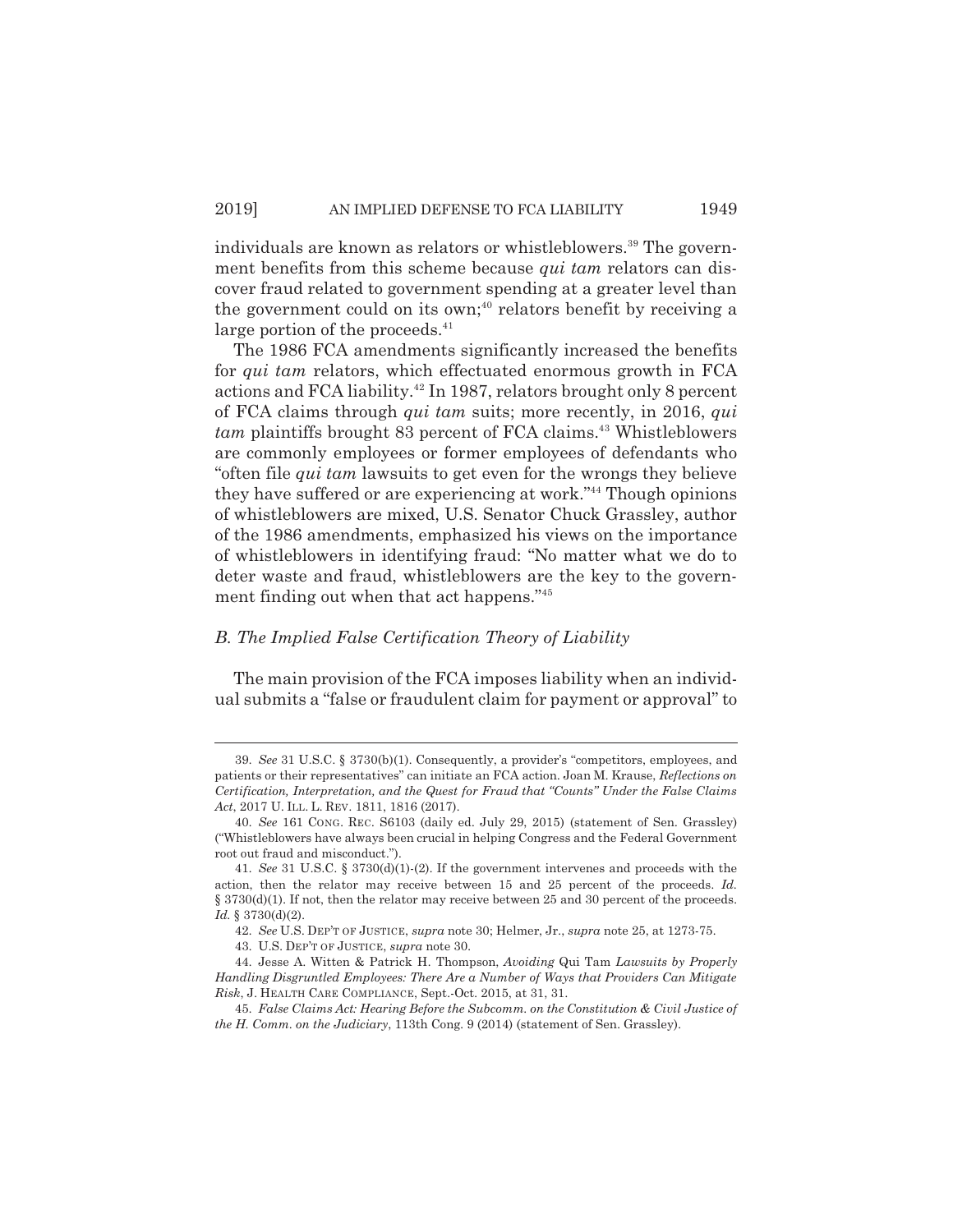the government or government program.<sup>46</sup> The requisite "false or fraudulent claim" is not defined in the FCA, but has been interpreted to mean both "*factually* false" and "*legally* false" claims.47 Historically, most health care FCA cases were based on straightforward "factually false" misrepresentations,<sup>48</sup> "which involve[] an incorrect description of goods or services provided or a request for reimbursement for goods or services never provided."49 "Factually false" claims arise when there is a misrepresentation about the items or services themselves.<sup>50</sup> For example, reimbursement claims for medical services never provided would qualify as "factually false"  $clains.<sup>51</sup>$ 

Federal prosecutors and *qui tam* relators can also invoke the FCA against "legally false" claims.<sup>52</sup> These "legally false" claims arise when there is a false certification of compliance with a federal statute, regulation, or contract provision.<sup>53</sup> Thus, in the health care context, "legally false" claims may arise when an item or service has been provided to patients, but an underlying federal rule was violated, such as nonadherence to a Medicare requirement for participation.<sup>54</sup>

Complicating the FCA further, courts often divide the theory of legal falsity into two parts by distinguishing between express certification and implied certification.<sup>55</sup> Under the theory of express certification, a defendant can be subject to FCA liability by falsely certifying "compliance with a particular statute, regulation, or

<sup>46. 31</sup> U.S.C. § 3729(a)(1)(A); *see also* Mason v. Medline Indus., Inc. 731 F. Supp. 2d 730, 736 (N.D. Ill. 2010).

<sup>47.</sup> *E.g.*, Mikes v. Straus, 274 F.3d 687, 697 (2d Cir. 2001) (emphasis added).

<sup>48.</sup> *E.g.*, United States *ex rel*. Conner v. Salina Reg'l Health Ctr., Inc., 543 F.3d 1211, 1217 (10th Cir. 2008) ("In a run-of-the-mill 'factually false' case, proving falsehood is relatively straightforward." (quoting *Mikes*, 274 F.3d at 697)).

<sup>49.</sup> *Mikes*, 274 F.3d at 697 (citing Robert Fabrikant & Glenn E. Solomon, *Application of the Federal False Claims Act to Regulatory Compliance Issues in the Health Care Industry*, 51 ALA. L. REV. 105, 111-12 (1999)).

<sup>50.</sup> *See id.*

<sup>51.</sup> *See id.*

<sup>52.</sup> *See id.* at 696-97.

<sup>53.</sup> *See id.* at 697; *see also* S. REP. NO. 99-345, at 9 (1986), *as reprinted in* 1986 U.S.C.C.A.N. 5266, 5274 ("[A] false claim may take many forms, the most common being a claim for goods or services not provided, or *provided in violation of contract terms, specification, statute, or regulation.*" (emphasis added)).

<sup>54.</sup> *See Mikes*, 274 F.3d at 696-97.

<sup>55.</sup> *See, e.g.*, *id.* at 697-702 (examining the allegations under both theories).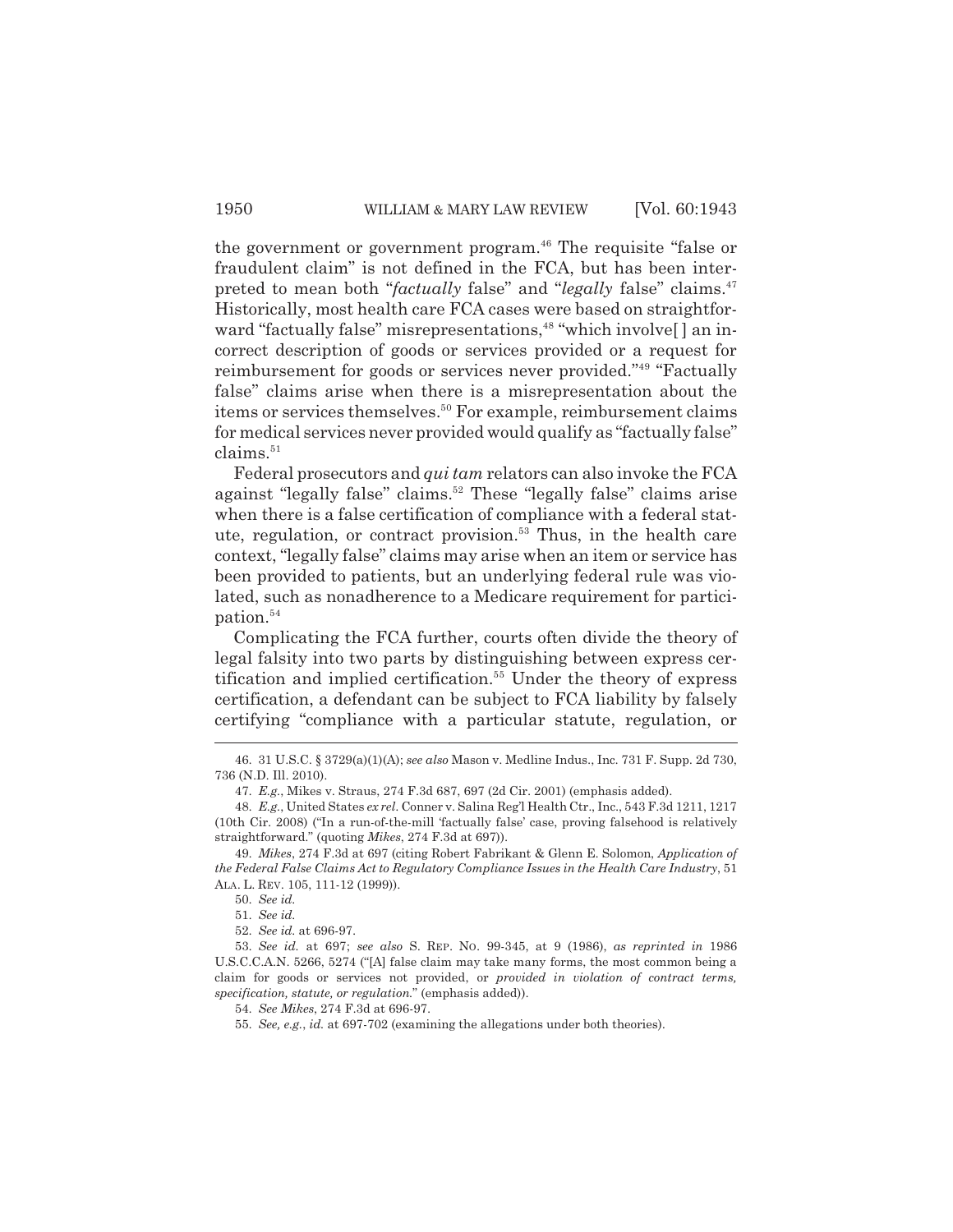contractual term" when such "compliance is a prerequisite to payment."56 This false certification relating to a claim may be made through any express means, including "a certification, assertion, statement, or secret handshake."57

In contrast to the express certification theory, the implied false certification theory treats a claimant's request for payment as an implied certification of compliance with all relevant statutes, regulations, or contract requirements that are material conditions of payment.58 Under the implied certification theory, failure to disclose a violation of any material requirements is treated as a misrepresentation that renders the claim "false or fraudulent."59 In her article on white collar crime and the FCA, Professor Joan Krause emphasized the implied certification theory's impact on the scope of the FCA: "Implied certification extends FCA liability from straightforward false statements of compliance to potentially any failure to comply with the larger universe of federal program rules, even if they are not explicitly reflected in any compliance statement."60 Because the implied false certification theory had such a large impact on the scope of the FCA, the courts heavily debated its viability.

#### II. THE IMPLIED FALSE CERTIFICATION THEORY IN THE COURTS

The implied false certification theory first appeared in a 1994 case, *Ab-Tech Construction, Inc. v. United States.*61 In *Ab-Tech*, the government received statutory damages against a small business that failed to obtain the Small Business Administration's (SBA) requisite approval. $62$  The court found that the payment vouchers Ab-Tech had presented impliedly certified adherence to the SBA program's participation requirements, and thus violated the FCA

<sup>56.</sup> United States *ex rel*. Conner v. Salina Reg'l Health Ctr., Inc., 543 F.3d 1211, 1217 (10th Cir. 2008) (quoting *Mikes*, 274 F.3d at 698).

<sup>57.</sup> United States *ex rel*. Hendow v. Univ. of Phx., 461 F.3d 1166, 1172 (9th Cir. 2006).

<sup>58.</sup> *See Conner*, 543 F.3d at 1218.

<sup>59.</sup> *See* Universal Health Servs., Inc. v. United States *ex rel.* Escobar, 136 S. Ct. 1989, 1995 (2016).

<sup>60.</sup> Joan H. Krause, *Holes in the* Triple Canopy*: What the Fourth Circuit Got Wrong*, 68 S.C. L. REV. 845, 849 (2017).

<sup>61. 31</sup> Fed. Cl. 429, 433-34 (1994).

<sup>62.</sup> *Id.*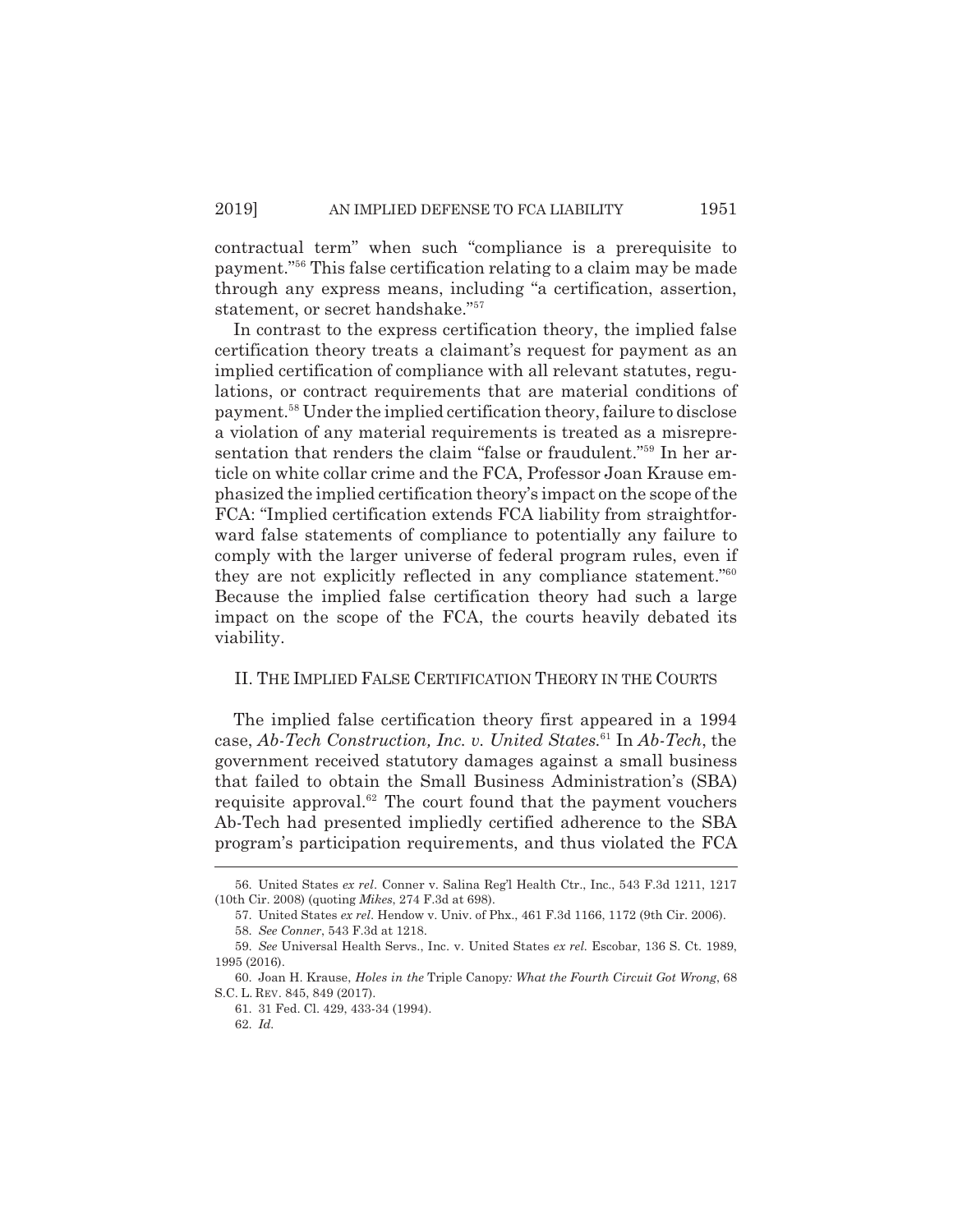when such requirements were in fact unmet.<sup>63</sup> Consequently, *Ab*-*Tech*'s introduction of the "implied certification" theory sparked a debate over the theory's viability that would not be resolved for over twenty years.<sup>64</sup> This Part discusses that debate, focusing first on the various interpretations among the lower courts and later discussing the Supreme Court's *Escobar* holding, which ultimately validated the theory but narrowed its use through its definition of "materiality."65

#### *A. The Lower Court Debate*

Prior to the Supreme Court's decision in *Escobar*, lower courts had mixed views on the viability of the implied false certification theory of FCA liability. One side of the spectrum held the FCA should never apply to express or implied certifications.<sup>66</sup> Holders of this view believed government agencies, not the courts, were in control of and responsible for regulating and sanctioning individuals and entities that made false certifications. $67$  Other courts thought that the FCA should impose liability only on false certifications involving an express condition of payment.<sup>68</sup> Finally, applying the FCA most broadly, many courts held FCA liability should extend beyond express conditions of payment and include implied certifications as well.69 The Supreme Court took on *Escobar* to answer this

<sup>63.</sup> *Id.* at 434.

<sup>64.</sup> The *Ab-Tech* decision, decided in 1994, introduced the implied certification theory to the courts. *See id.* This theory was then debated in lower courts, until it finally arrived at the Supreme Court in 2016. *Escobar*, 136 S. Ct. at 1998-99.

<sup>65.</sup> *See Escobar*, 136 S. Ct. at 1995-96.

<sup>66.</sup> *See, e.g.*, United States v. Sanford-Brown, Ltd., 788 F.3d 696, 712 (7th Cir. 2015).

<sup>67.</sup> *See id.* ("[U]nder the FCA, evidence that an entity has violated conditions of participation after good-faith entry into its agreement with the agency is for the agency—not a court—to evaluate and adjudicate.").

<sup>68.</sup> *See, e.g.*, Ebeid v. Lungwitz, 616 F.3d 993, 998 (9th Cir. 2010); Mikes v. Straus, 274 F.3d 687, 700 (2d Cir. 2001) ("[I]mplied false certification is appropriately applied only when the underlying statute or regulation ... *expressly* states the provider must comply in order to be paid.").

<sup>69.</sup> *See* United States *ex rel.* Escobar v. Universal Health Servs., Inc., 780 F.3d 504, 513 (1st Cir. 2015) ("[W]hile the district court concluded that *only* claims premised on misrepresentation of compliance with a condition of payment are cognizable under the FCA, we find that any payment/participation distinction is not relevant here."); United States v. Sci. Applications Int'l Corp., 626 F.3d 1257, 1266 (D.C. Cir. 2010) ("This circuit has endorsed the implied certification theory."); United States *ex rel.* Lemmon v. Envirocare of Utah, Inc. 614 F.3d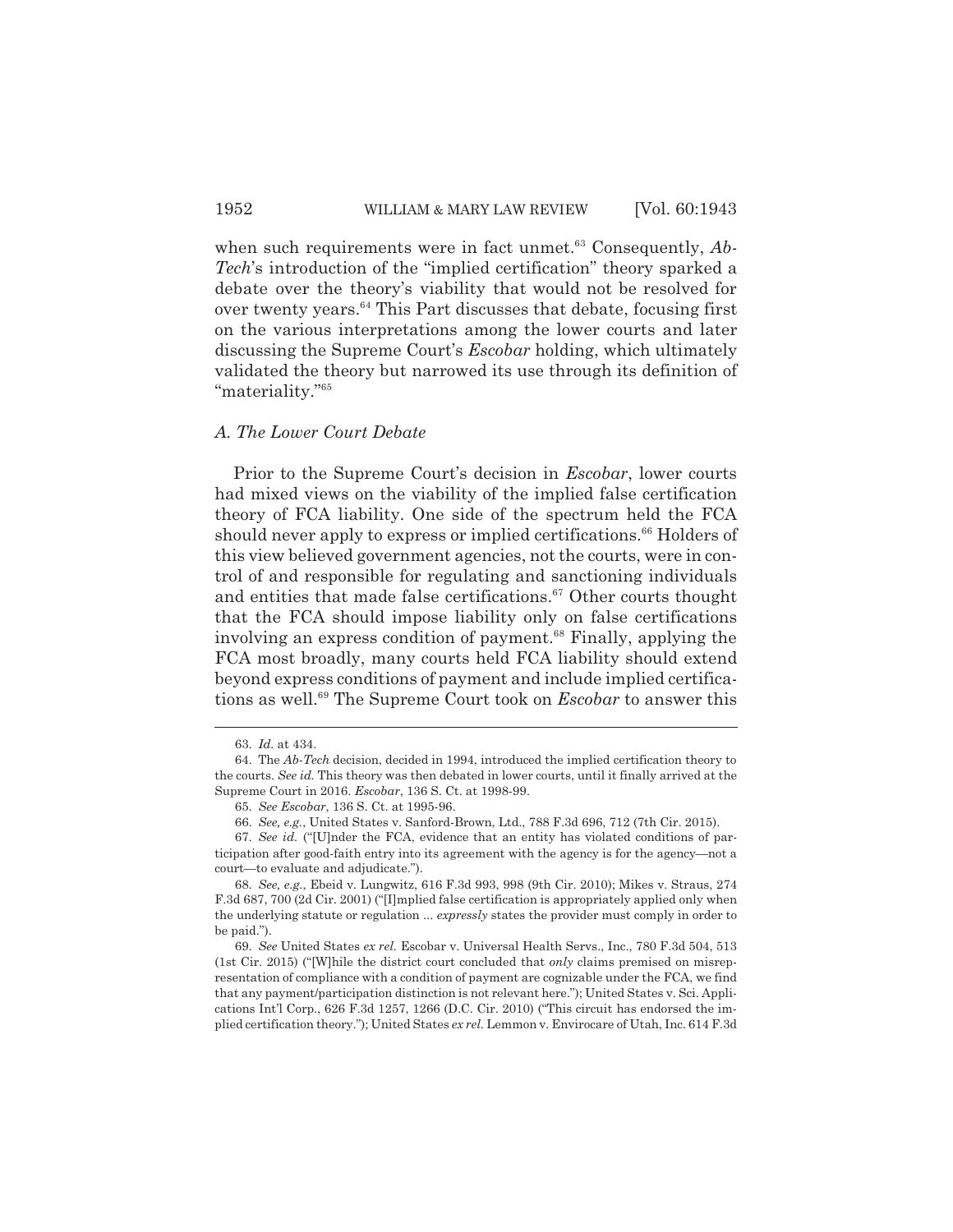heavily debated question over the viability of the implied false certification theory.70

Yarushka Rivera was a teenage Medicaid beneficiary receiving mental health counseling and treatment from Arbor Counseling Services, a Universal Health Services subsidiary.<sup>71</sup> Throughout a five-year period of intermittent counseling, Rivera was diagnosed with bipolar disorder and prescribed medication.<sup>72</sup> The prescribed medication caused Rivera to suffer multiple seizures and ultimately led to her death at the age of seventeen.73 Shortly after Rivera's death, her parents, Julio Escobar and Carmen Correa, discovered that a number of the employees who diagnosed Rivera and prescribed her medication were in fact unlicensed, unauthorized to counsel patients, unauthorized to write prescriptions, and mostly unsupervised despite compulsory state regulations requiring supervision for unlicensed employees.74 With this information, Rivera's parents brought a *qui tam* action against Universal Health Services based on a theory of implied false certification.75 Her parents alleged that Universal Health Services violated the FCA by submitting false claims to Medicaid—asserting that their claims were false because they included provider and payment codes that implicitly certified qualifications of the staff that they in fact lacked.<sup>76</sup>

The district court dismissed the complaint based on its interpretation of multiple First Circuit decisions.77 It construed First Circuit

<sup>1163, 1169 (10</sup>th Cir. 2010).

<sup>70.</sup> *See Escobar*, 136 S. Ct. at 1995 ("This case requires us to consider [the implied false certification] theory of liability and to clarify some of the circumstances in which the False Claims Act imposes liability.").

<sup>71.</sup> *Id.* at 1997.

<sup>72.</sup> *Id.* for a full discussion of *Escobar*, see generally Mark E. Haddad & Naomi A. Igra, Universal Health Services, Inc. v. Escobar, *in* TOP FOOD & DRUG CASES, 2016 & CASES TO WATCH, 2017, at 67, 67-68, https://www.fdli.org/wp-content/uploads/ 2017/05/Top-Cases-2016- 17.pdf [https://perma.cc/N6U2-QRZG].

<sup>73.</sup> *Escobar*, 136 S. Ct. at 1997.

<sup>74.</sup> *Id.*

<sup>75.</sup> *Id.*

<sup>76.</sup> *Id.* at 1997-98.

<sup>77.</sup> *See* United States *ex rel.* Escobar v. Universal Health Servs., Inc., No. 11-11170-DPW, 2014 U.S. Dist. LEXIS 40098, at \*13 (D. Mass. Mar. 26, 2014) ("[T]he First Circuit repeatedly confirmed that it does not recognize ... the 'artificial categories' of false claims used by other circuits, such as 'legally false' as compared with 'factually false' or 'express certification' as compared with 'implied certification.'"); *see also* United States *ex rel.* Jones v. Brigham & Women's Hosp., 678 F.3d 72, 85 (1st Cir. 2012) ("[W]e rejected rigid divisions between factual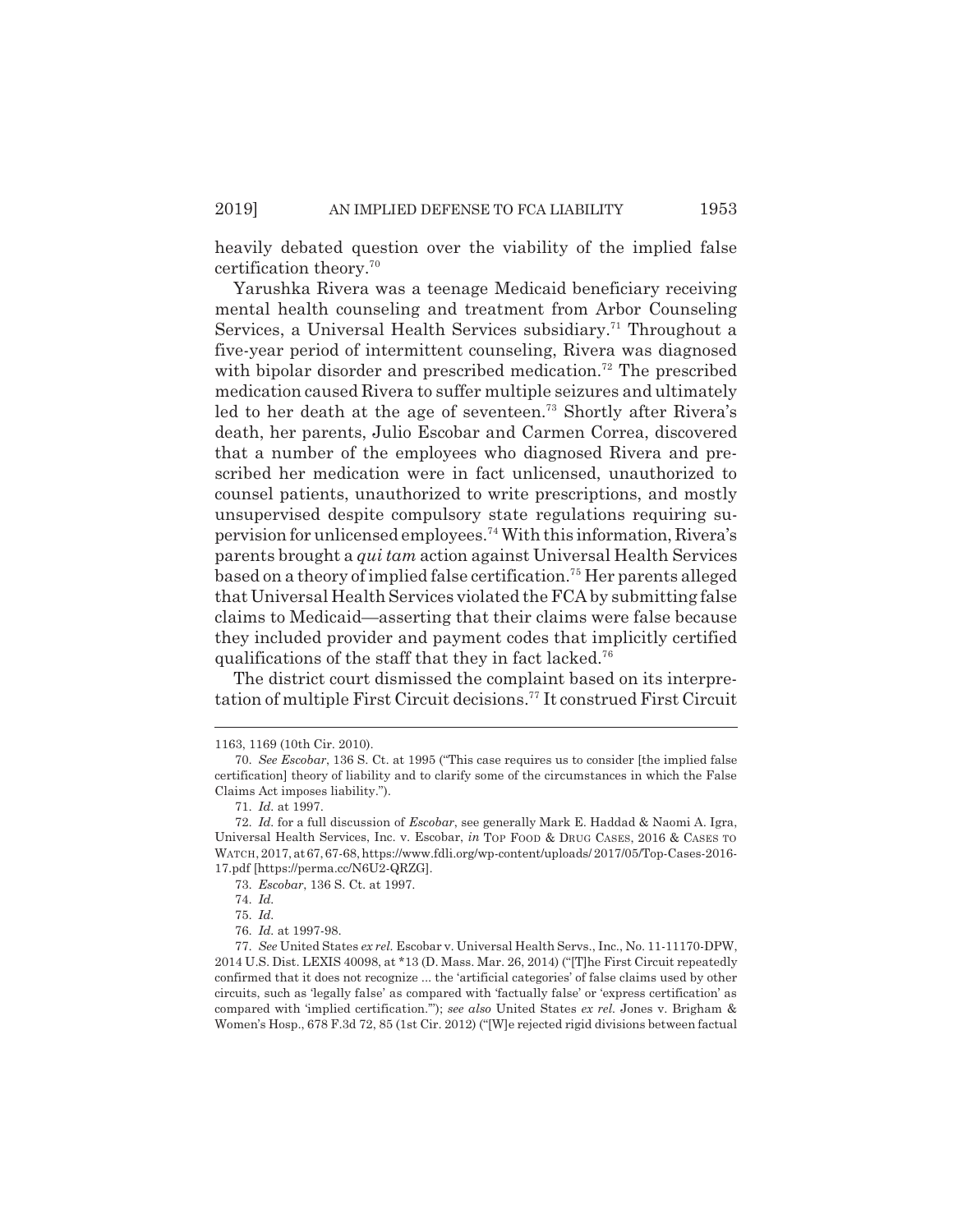precedent as extending liability only to defendants who misrepresented compliance with a government program's express condition of payment.78 In *Escobar*, the regulations that Universal Health Services's employees purportedly violated were express conditions of participation for the state's Medicaid program—not express conditions of payment.<sup>79</sup> Thus, the district court granted the defendant's motion to dismiss.<sup>80</sup>

On appeal, the First Circuit reversed, determining that the district court had misinterpreted the precedents on which it relied.<sup>81</sup> The First Circuit held the submission of any claim by a billing party constitutes implicit certification of compliance with *all* program requirements—including both conditions of payment and conditions of participation.82 The court determined that a billing party may be liable under the FCA by falsely certifying compliance with a requirement even when the requirement is not explicitly deemed a condition of payment.<sup>83</sup> The First Circuit held that compliance with Medicaid participation requirements was an implied condition of payment, and therefore the Riveras' FCA claims could proceed.<sup>84</sup>

While the First Circuit was clear in establishing the implied false certification theory's viability, not all circuits followed suit. Shortly after the First Circuit's decision, the Seventh Circuit rejected the First Circuit's broad interpretation of the theory.85 In *United States*

and legal falsity, and express and implied certification, noting that the text of the FCA does not make such distinctions."); New York v. Amgen Inc., 652 F.3d 103, 110-11 (1st Cir. 2011) ("The only question presented ... is whether the claims at issue misrepresented compliance with a material precondition of payment."); United States *ex rel.* Hutcheson v. Blackstone Med., Inc., 647 F.3d 377, 385-86 (1st Cir. 2011) ("The text of the FCA does not refer to ... 'express certification' or 'implied certification.'... In light of this, and our view that these categories may do more to obscure than clarify the issues before us, we do not employ them here.").

<sup>78.</sup> *See Escobar*, 2014 U.S. Dist. LEXIS 40098, at \*15-16.

<sup>79.</sup> *See id.* at \*17-19 (citing United States *ex rel.* Dyer v. Raytheon Co., No. 08-10341- DPW, 2011 U.S. Dist. LEXIS 83335, at \*9 (D. Mass. July 29, 2011)).

<sup>80.</sup> *Id.* at \*40 ("The [FCA] ... [is] directed at materially false statements presented to obtain government reimbursement. The Plaintiffs have not ... made adequate allegations regarding such statements.").

<sup>81.</sup> United States *ex rel.* Escobar v. Universal Health Servs., Inc., 780 F.3d 504, 513-14 (1st Cir. 2015).

<sup>82.</sup> *Id.* at 516.

<sup>83.</sup> *See id.* 

<sup>84.</sup> *See id.* 

<sup>85.</sup> *See* United States v. Sanford-Brown, Ltd., 788 F.3d 696, 712 (7th Cir. 2015).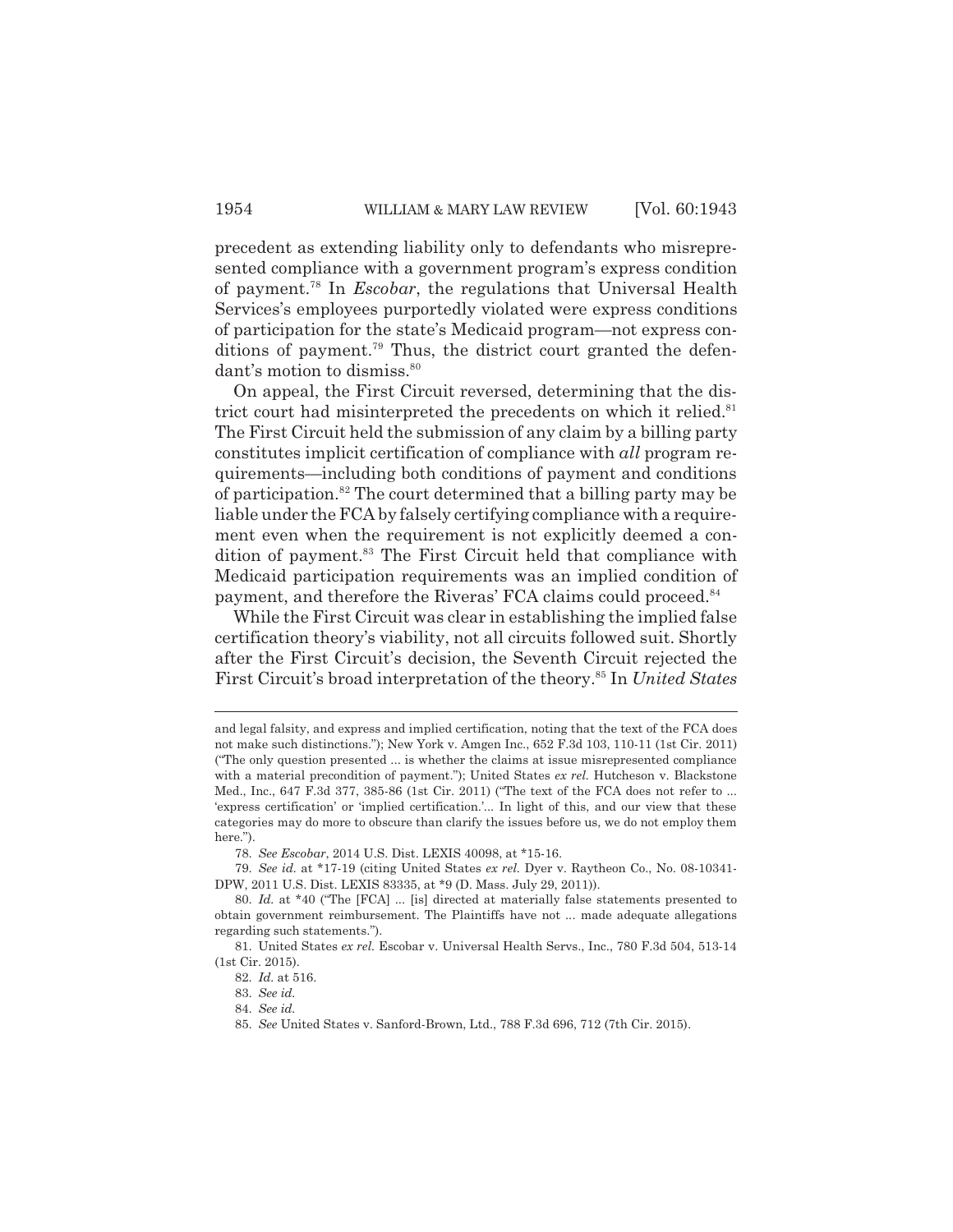*v. Sanford Brown, Ltd.*, the Seventh Circuit held that "[t]he FCA is simply not the proper mechanism for government to enforce violations of conditions of participation contained in—or incorporated by reference into—a [Program Participation Agreement]."86 Furthermore, even among the circuits that recognized the implied false certification theory, the scope of liability under the doctrine was disputed. On one hand, the Second Circuit imposed liability only if a defendant's false certification was an express condition of payment.<sup>87</sup> But like the First Circuit, the Ninth,  $88$  Tenth,  $89$  and D.C.  $80$ Circuits extended liability beyond express conditions of payment.

## *B. The Supreme Court's Decision in* Universal Health Services v. United States *ex rel.* Escobar

The Supreme Court granted certiorari in *Escobar* to resolve the implied false certification theory's conflict in the lower courts.<sup>91</sup> In a unanimous decision written by Justice Thomas, the Court endorsed the implied false certification theory's viability. At the outset of the opinion, the Court held that "at least in certain circumstances, the implied false certification theory can be a basis for [FCA] liability."92 In reaching this conclusion, the Court clarified that the FCA is not limited only to fraudulent or false statements and misrepresentations, but also applies to misleading omissions.<sup>93</sup> The Court established that the implied false certification theory can create liability when two conditions are met: "[F]irst, the claim does not merely request payment, but also makes specific representations about the goods or services provided; and second, the defendant's

<sup>86.</sup> *Id.* at 712 (citing Mikes v. Straus, 274 F.3d 687, 699 (2d Cir. 2001)).

<sup>87.</sup> *See Mikes*, 274 F.3d at 700.

<sup>88.</sup> *See* Ebeid v. Lungwitz, 616 F.3d 993, 996 (9th Cir. 2010).

<sup>89.</sup> *See* United States *ex rel.* Lemmon v. Envirocare of Utah, Inc., 614 F.3d 1163, 1169 (10th Cir. 2010).

<sup>90.</sup> *See* United States v. Sci. Applications Int'l Corp., 626 F.3d 1257, 1266 (D.C. Cir. 2010).

<sup>91.</sup> Universal Health Servs., Inc. v. United States *ex rel.* Escobar, 136 S. Ct. 1989, 1998 (2016).

<sup>92.</sup> *Id.* at 1995.

<sup>93.</sup> *Id*. at 1999 ("When ... a defendant makes representations in submitting a claim but omits its violations of statutory, regulatory, or contractual requirements, those omissions can be a basis for liability if they render the defendant's representations misleading with respect to the goods or services provided.").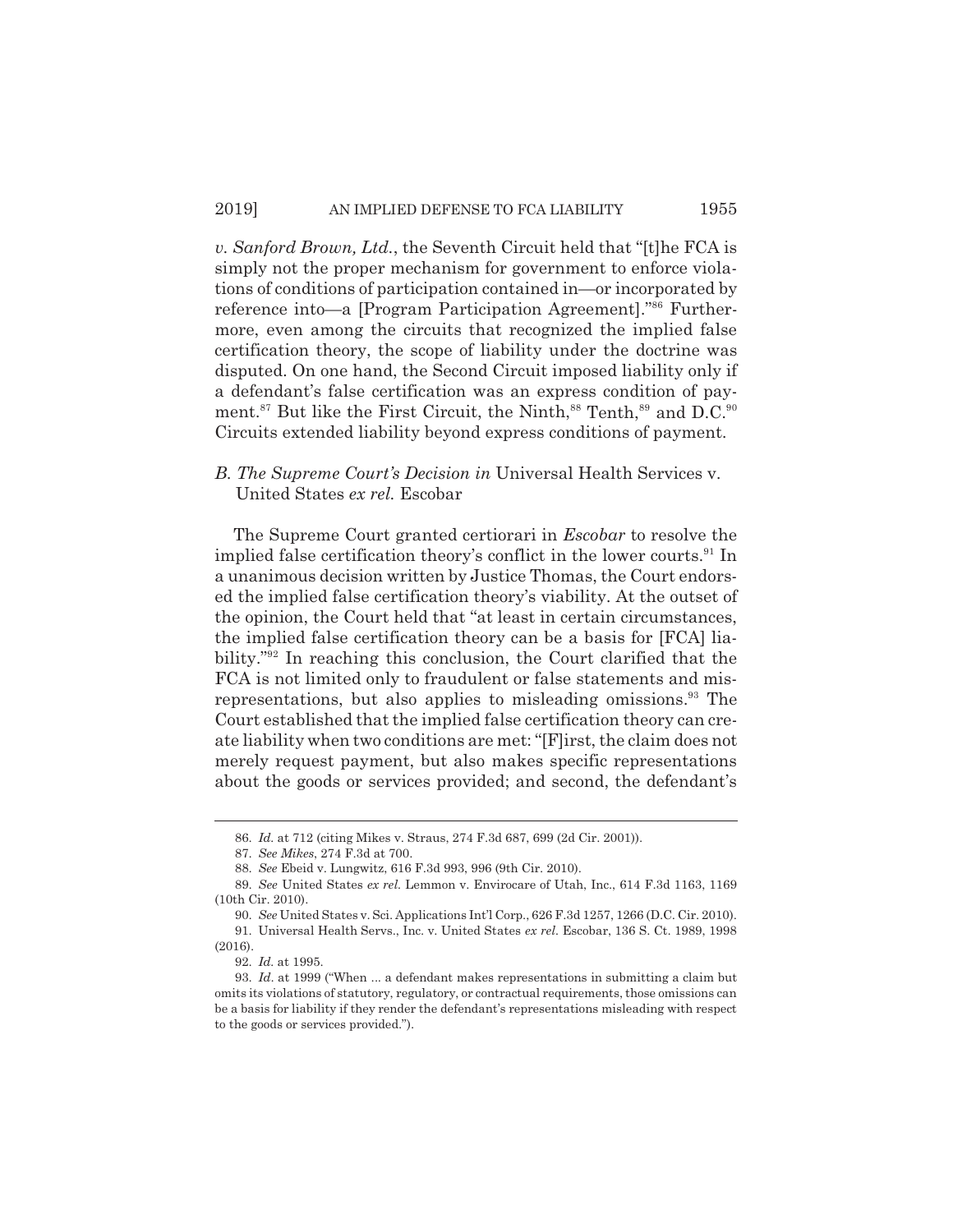failure to disclose noncompliance with material statutory, regulatory, or contractual requirements makes those representations misleading half-truths."94

By validating the implied false certification theory, the Court effectively broadened the FCA's already expansive reach; however, in an effort to limit FCA liability exposure, the Court also established a narrower and more demanding materiality standard.<sup>95</sup> The Supreme Court rejected the express condition of payment theory set forth by many lower courts, cautioning that "[a] misrepresentation cannot be deemed material merely because the Government designates compliance ... as a condition of payment."96 Therefore, rather than determining whether a requirement is an express condition of payment, the opinion focused on whether the requirement is *material* to the government's decision to pay the claim.<sup>97</sup> The Supreme Court declared that the requirement for materiality is a "rigorous one" and that plaintiffs must plead materiality with particularity and plausibility to avoid summary judgment or dismissal at the pleading stage.98 Consequently, the Supreme Court established materiality as the central method of proving falsity or fraud.<sup>99</sup>

The FCA statute defines "material" as "having a natural tendency to influence, or be capable of influencing, the payment or receipt of money or property," and most courts had addressed this standard as a general element of FCA liability.100 The *Escobar* Court expanded on the materiality definition by reviewing the statutory, common law, tort law, and contract law definitions independently, but concluded that "[u]nder any understanding of the concept, materiality 'look[s] to the effect on the likely or actual behavior of the recipient of the alleged misrepresentation.'"101 To further clarify, the Court

<sup>94.</sup> *Id.* at 2001.

<sup>95.</sup> *Id.* at 1996.

<sup>96.</sup> *Id.* at 2003.

<sup>97.</sup> *Id.* at 2001 ("Whether a provision is labeled a condition of payment is relevant to but not dispositive of the materiality inquiry.").

<sup>98.</sup> *Id.* at 2004 n.6.

<sup>99.</sup> *See id.* at 1996.

<sup>100. 31</sup> U.S.C. § 3729(b)(4) (2012).

<sup>101.</sup> *Escobar*, 136 S. Ct. at 2002 (quoting 26 R. LORD, WILLISTON ON CONTRACTS § 69:12, at 549 (4th ed. 2003)). The Court began with the statutory definition and stated the statutory definition descends directly from common law, and "the common law could not have conceived of 'fraud' without proof of materiality." *Id.* (quoting Neder v. United States, 527 U.S. 1, 22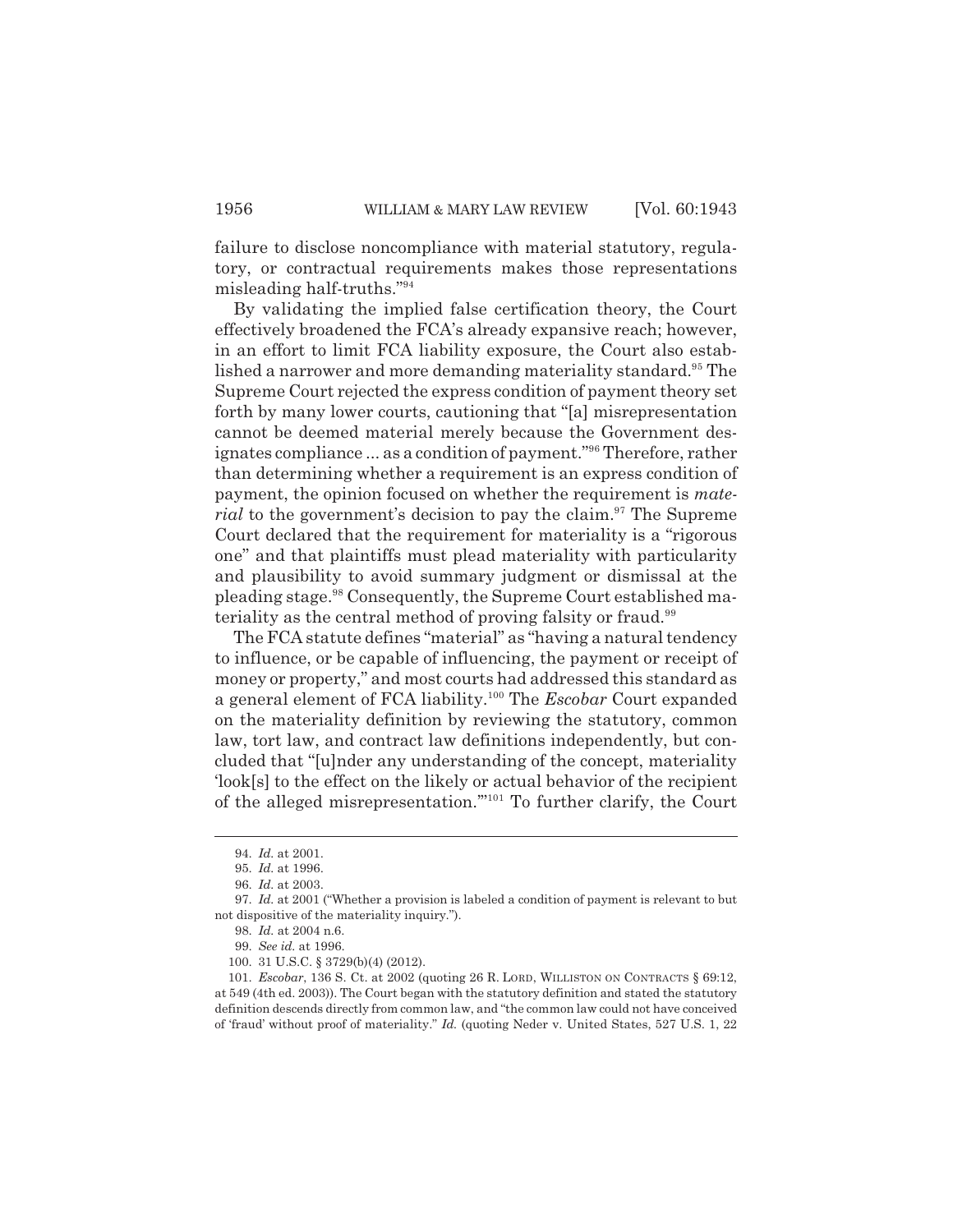established the following standard for determining whether a condition is material:

[P]roof of materiality can include, but is not necessarily limited to, evidence that the defendant knows that the Government consistently refuses to pay claims in the mine run of cases based on noncompliance with the particular statutory, regulatory, or contractual requirement. Conversely, if the Government pays a particular claim in full despite its actual knowledge that certain requirements were violated, that is very strong evidence that those requirements are not material. Or, if the Government regularly pays a particular type of claim in full despite actual knowledge that certain requirements were violated, and has signaled no change in position, that is strong evidence that the requirements are not material.<sup>102</sup>

Thus, the Court illustrated that materiality is a subjective standard, and the analysis is based on the unique facts of each case.<sup>103</sup> With this guidance, the Court vacated and remanded the First Circuit's opinion.<sup>104</sup>

102. *Escobar*, 136 S. Ct. at 2003-04.

<sup>(1999)).</sup> The Court also looked to the tort law definition, which provides two circumstances when something is material:

<sup>(1) &</sup>quot;[if] a reasonable man would attach importance to [it] in determining his choice of action in the transaction"; or (2) if the defendant knew or had reason to know that the recipient of the representation attaches importance to the specific matter "in determining his choice of action," even though a reasonable person would not.

Id. at 2002-03 (quoting RESTATEMENT (SECOND) OF TORTS § 538 (AM. LAW INST. 1997)). Lastly, the Court referred to the contract definition: "'[A] misrepresentation is material' only if it would 'likely ... induce a reasonable person to manifest his assent,' or the defendant 'knows that for some special reason [the representation] is likely to induce the particular recipient to manifest his assent' to the transaction." *Id.* at 2003 (quoting RESTATEMENT (SECOND) OF CONTRACTS § 162(2) & cmt. c (AM. LAW INST. 1979)). In her article, Professor Krause stated that "the problem is that these various conceptions of materiality, at least as applied under the FCA, historically have not been treated as equivalent." Krause, *supra* note 39, at 1833. Krause argues that "the Justices rejected the payment-prerequisite standard as the defining characteristic of implied certification, only to seemingly resurrect that standard as the core of the materiality test." *Id.* at 1833-34 (footnote omitted).

<sup>103.</sup> *See id.* 

<sup>104.</sup> *Id.* at 2004.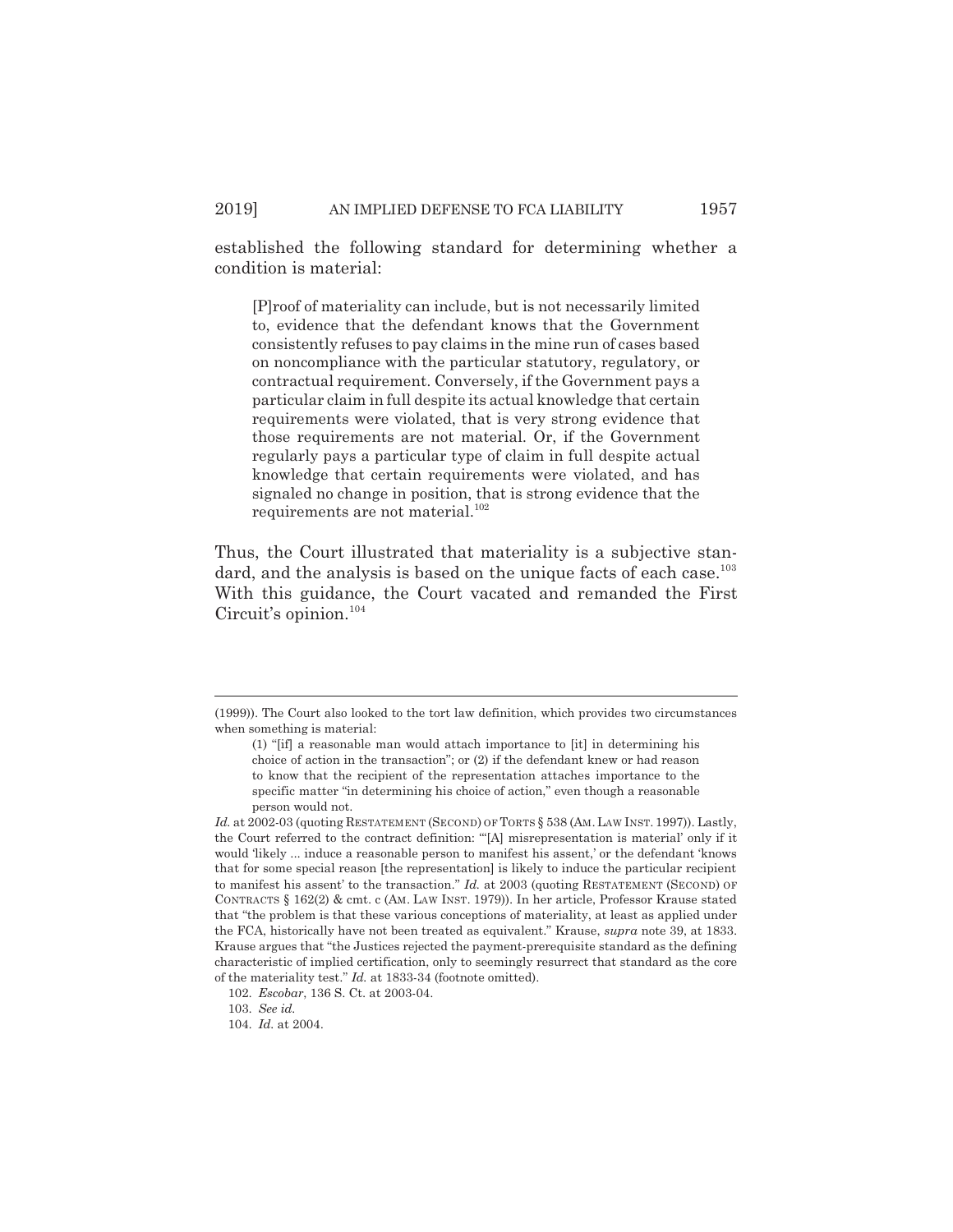# *C. Materiality in the Post-*Escobar *Courts*

The *Escobar* decision ended the debate over the implied false certification theory's viability, but it also sparked new debates over the seemingly heightened materiality standard—specifically, when considering the government's payment practices. Since the *Escobar* holding, evidence that the government paid claims despite having actual knowledge of the defendant's noncompliance has been a significant consideration in several district court and appellate cases.

In a First Circuit decision post-*Escobar*, the court ultimately affirmed a district court's decision to dismiss a motion to amend the complaint, holding that the claims presented were not adequately pleaded.105 The main claim alleged that Onyx, the defendant medical device company, made fraudulent representations to the Food and Drug Administration (FDA) in seeking approval for its device.<sup>106</sup> The court, however, held that the representations were immaterial and, in keeping with *Escobar*, stated the "fact that [the Center for Medicare and Medicaid Services (CMS)] has not denied reimbursement for Onyx in the wake of [the relator's] allegations casts serious doubt on the materiality of the fraudulent representations that [the relator] alleges."107

Similarly, the D.C. Circuit affirmed summary judgment for the defendants in *United States ex rel. McBride v. Halliburton Co.* based on the materiality standard.108 In *McBride*, the plaintiff alleged FCA violations by a government contractor for inflating headcount data used to track the number of troops utilizing recreation centers at various camps in Iraq.<sup>109</sup> The court observed, "we have the benefit of hindsight and should not ignore what actually occurred" and determined "what actually occurred" was that the Defense Contract Audit Agency investigated the allegations but continued to pay and did not discontinue or disallow any charged costs.<sup>110</sup> Thus, the court followed *Escobar* and held that the government's continued payment

<sup>105.</sup> *See* D'Agostino v. ev3, Inc., 845 F.3d 1, 12 (1st Cir. 2016).

<sup>106.</sup> *Id.* at 7.

<sup>107.</sup> *Id.* 

<sup>108. 848</sup> F.3d 1027, 1028 (D.C. Cir. 2017).

<sup>109.</sup> *Id.*

<sup>110.</sup> *Id.* at 1034.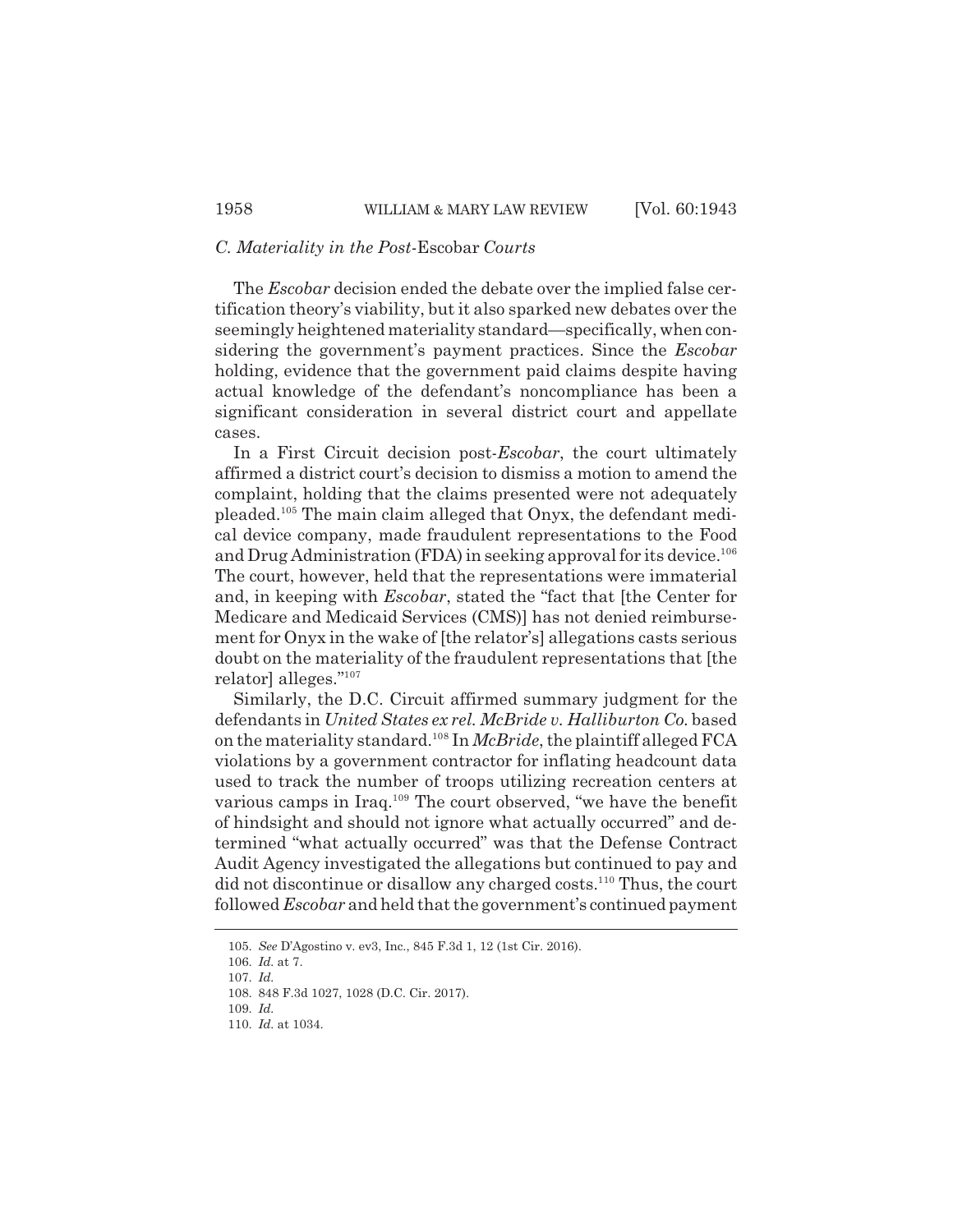practices were "'very strong evidence' that the requirements allegedly violated ... [we]re not material."111

In *Abbott v. BP Exploration & Production, Inc.*, the Fifth Circuit affirmed summary judgment for the defendant after a former employee alleged that BP falsely certified compliance with various regulations.112 The court focused on the Department of the Interior's (DOI) actions after becoming aware of the allegations and found that the DOI permitted BP to maintain operations.<sup>113</sup> This permission was very influential in the court's decision, which stated that "[a]s recognized in *Escobar*, when the DOI decided to allow [BP] to continue drilling after a substantial investigation into Plaintiffs' allegations, that decision represents 'strong evidence' that the requirements in those regulations are not material."114

In *United States ex rel. Nargol v. DePuy Orthopaedics, Inc.,* the First Circuit also discussed the materiality standard and found that some of the pleaded claims lacked materiality because the FDA failed to withdraw, or even suspend, its approval of a medical device after receiving knowledge of noncompliance.115 The relators alleged that the defendant medical device company misrepresented the safety and efficacy of one of its devices in order to secure FDA approval.116 However, the court, referencing *Escobar*, stated that continued payment or approval "becomes compelling when an agency armed with robust investigatory powers to protect public health and safety is told what Relators have to say, yet sees no reason to change its position."117

The materiality standard set forth in *Escobar* has also been followed closely in the district courts. In *City of Chicago v. Purdue Pharma L.P.*, Chicago alleged that Purdue provided physicians with misleading information regarding the risks associated with opioids, thereby causing the submission of false claims.118 However,

<sup>111.</sup> *Id.* (citing Universal Health Servs., Inc. v. United States *ex rel.* Escobar, 136 S. Ct. 1989, 2003 (2016)).

<sup>112. 851</sup> F.3d 384, 385-86 (5th Cir. 2017).

<sup>113.</sup> *Id.* at 388.

<sup>114.</sup> *Id.* (citing *Escobar*, 136 S. Ct. at 2003-04).

<sup>115. 865</sup> F.3d 29, 36-37 (1st Cir. 2017).

<sup>116.</sup> *Id.* at 32-33.

<sup>117.</sup> *Id.* at 35.

<sup>118. 211</sup> F. Supp. 3d 1058, 1063 (N.D. Ill. 2016).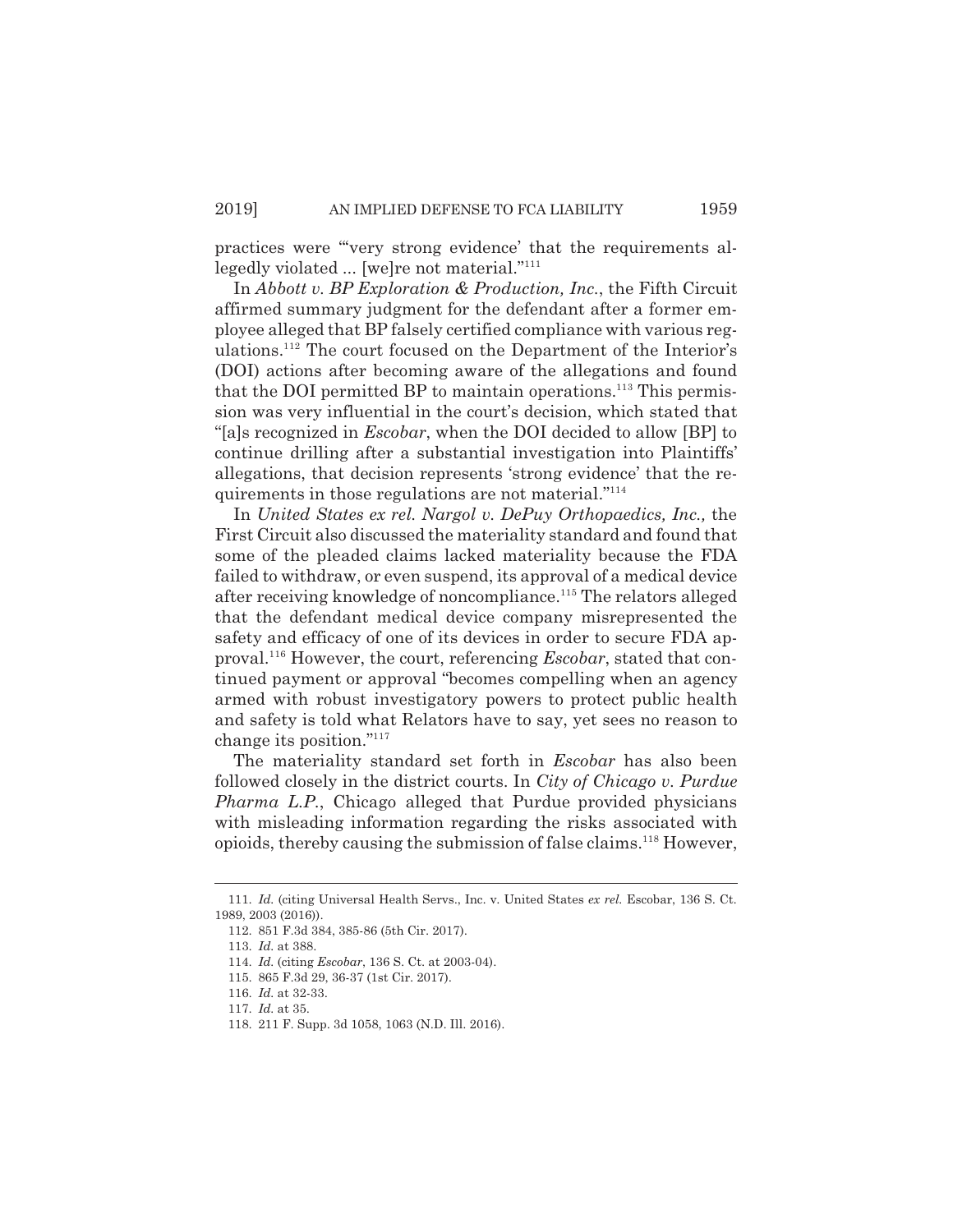the court followed the materiality standard: "The City argues that it was unaware that claims were false when it paid them, but the Court has difficulty understanding how the City remained unaware that the claims were false after the lawsuit."119 Similarly, in *United States ex rel. Kolchinsky v. Moody's Corp*., the district court dismissed an FCA claim alleging that the defendant participated in a practice of issuing false or inflated credit ratings that negatively impacted nationwide financial markets prior to the 2008 financial crisis.120 The court dismissed the complaint, largely based on *Escobar's* materiality standard, because the government continued to pay the defendant despite awareness of the alleged credit reporting fraud during the time period. $121$ 

While the trend in the lower courts favors viewing materiality via the standard set forth in *Escobar*—placing great weight on government conduct after awareness of noncompliance—a minority of courts have ignored the Supreme Court's standard. In both the First and the Ninth Circuits, the appellate courts chose to consider the government's payment practices as observations to be considered, but not factors dispositive to materiality.122 In considering *Escobar* on remand (*Escobar II*), the First Circuit gave little weight to the payment practices of the government and instead focused on the centrality of the licensing and supervision requirements to Massachusetts's health program.123 The Ninth Circuit also decided against the *Escobar* standard of materiality in *United States ex rel. Campie v. Gilead Sciences, Inc*. 124 In that case, it was undisputed that the government continued payments after becoming aware of the defendant's noncompliance with FDA regulations, but the court was persuaded by the plaintiff's arguments that "to read too much into the FDA's continued approval—and its effect on the government's

<sup>119.</sup> *Id.* at 1079.

<sup>120. 238</sup> F. Supp. 3d 550, 553 (S.D.N.Y. 2017).

<sup>121.</sup> *Id.* at 558-59.

<sup>122.</sup> *See infra* notes 123-25.

<sup>123.</sup> *See* United States *ex rel.* Escobar v. Universal Health Servs., Inc. (*Escobar II*), 842 F.3d 103, 112 (1st Cir. 2016) ("While it may be the case that MassHealth continued to pay claims to UHS despite becoming aware that they were not in compliance with the pertinent regulations at the Arbour facility ... at this time Relators have stated a claim under the FCA sufficient to survive a Motion to Dismiss.").

<sup>124. 862</sup> F.3d 890, 895 (9th Cir. 2017).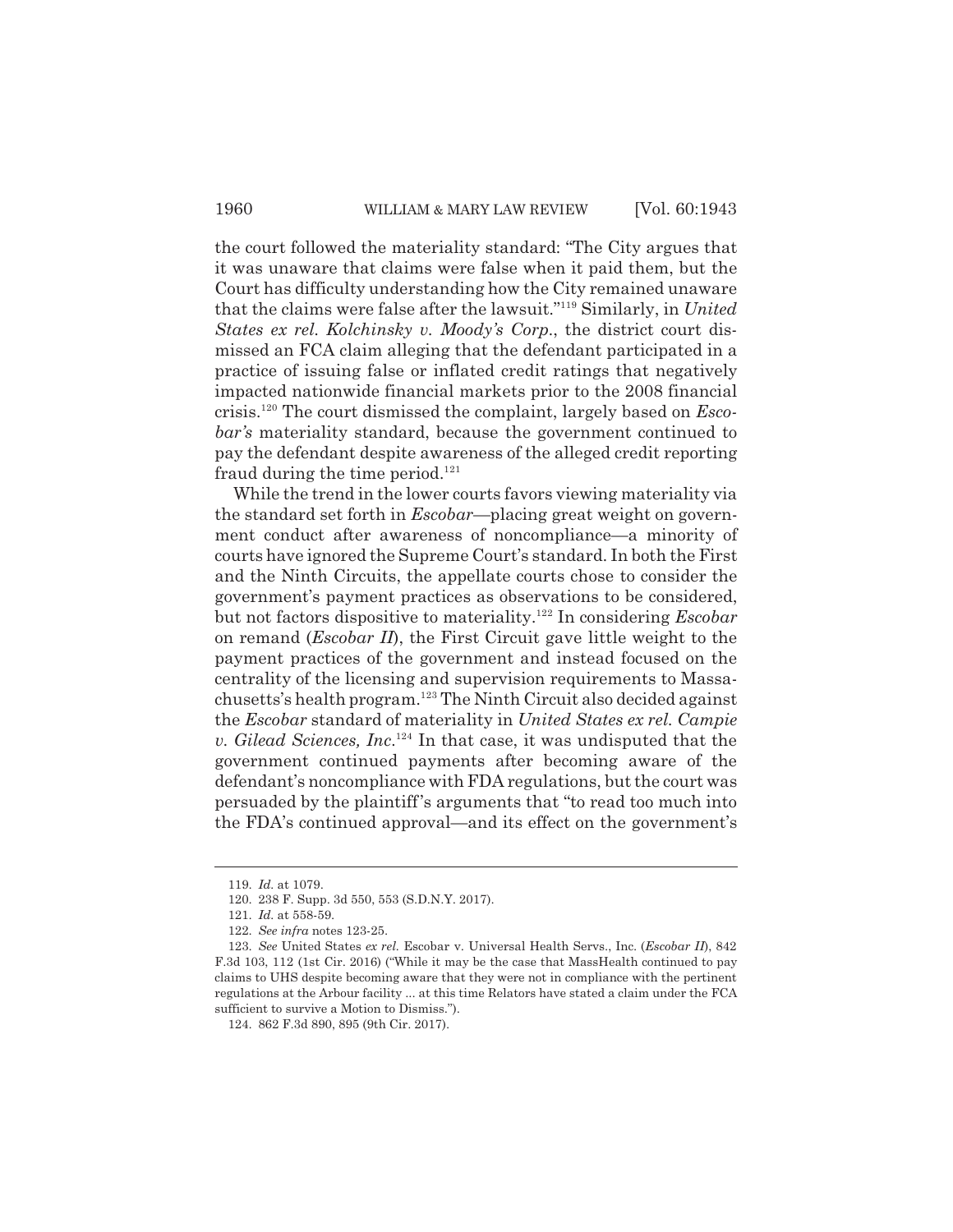payment decision—would be a mistake."125 Nevertheless, these decisions remain in the minority, and most courts have followed the Supreme Court in viewing the government's conduct as strong evidence of materiality.

#### III. GOVERNMENT PAYMENT PRACTICES AS A DEFENSE TO LIABILITY

In *Escobar*, the Court explained that when the government has actual knowledge of noncompliance, its subsequent payment practices qualify as strong evidence in determining whether the noncompliance at issue is material.<sup>126</sup> This Part discusses voluntary self-disclosure, a procedure that essentially provides the government with actual knowledge of noncompliance, and how such procedure can be used to potentially form a defense against FCA liability.

# *A. The Demand for Increased Compliance Procedures and Self-Disclosure*

The *Escobar* decision irrefutably guaranteed one thing: the implied false certification theory is a valid basis for FCA liability. $127$ Because of this decision and the expansion of the FCA, legal scholars and corporate counsel have urged companies within government-regulated industries to ramp up compliance efforts in anticipation of the implied false certification theory's undoubted effect on these businesses.<sup>128</sup> Although focusing on compliance and auditing procedures is critical for avoiding violations, it is also an essential tool for identifying significant noncompliance and

<sup>125.</sup> *Id.* at 905-06.

<sup>126.</sup> *See* 136 S. Ct. 1989, 2003-04 (2016).

<sup>127.</sup> *Id.* at 2001.

<sup>128.</sup> *See* Cynthia A. Howell, *Rough Road Ahead for Businesses?—The Impact of the Supreme Court's Ruling in* Universal Health Services, Inc. v. United States *ex rel.* Escobar, 19 DUQ. BUS. L.J. 97, 112-13 (2017) ("In order to mitigate any potential exposure to a potential allegation of noncompliance, healthcare providers will need to adjust and/or adopt an effective internal compliance program and implement external audit program."); *Attorneys Dish on* Escobar*'s FCA Impact One Year Later*, LAW360 (June 16, 2017), https://www.law360. com/articles/932786/attys-dish-on-escobar-s-fca-impact-one-year-later [https://perma.cc/TX85- BZ8E].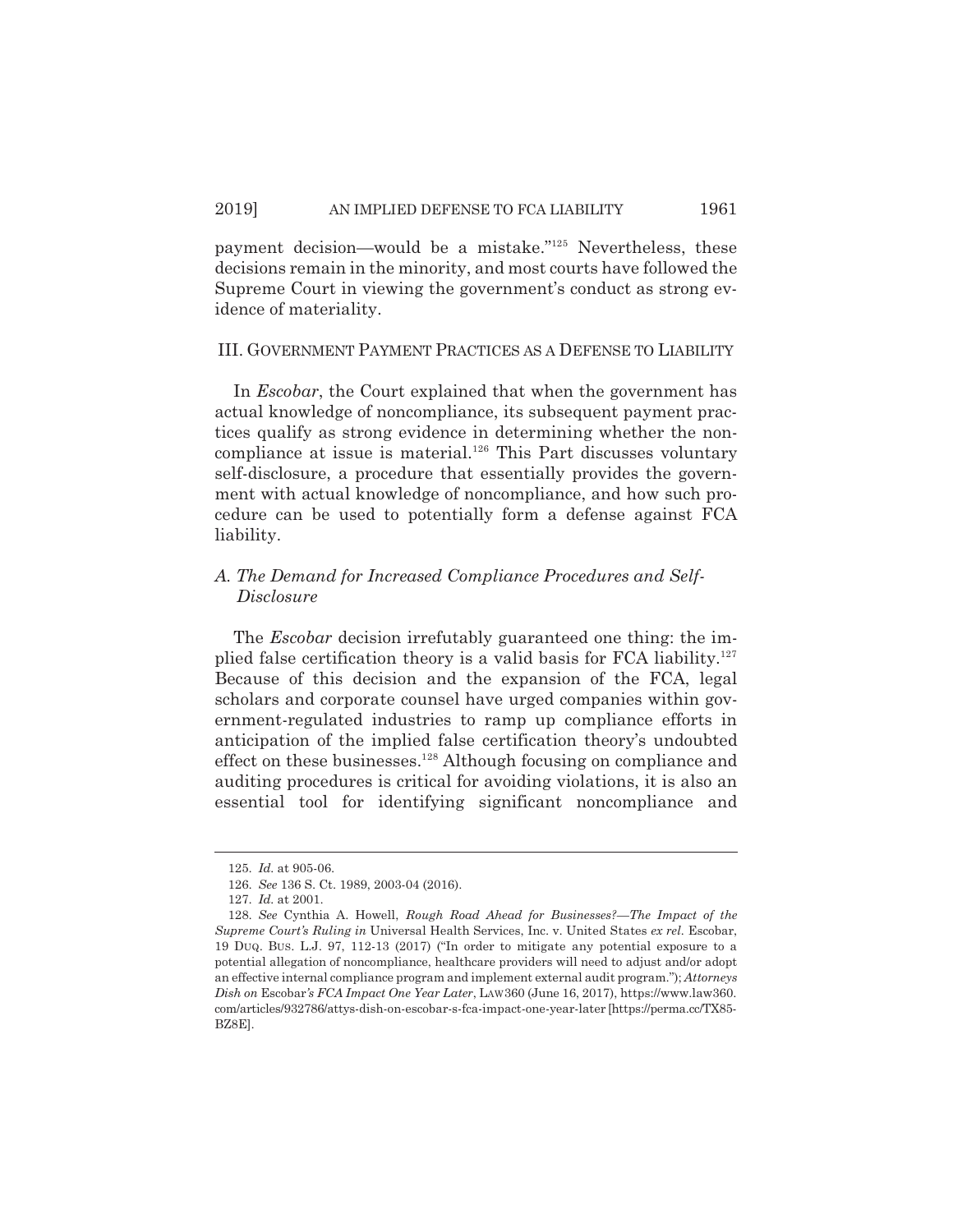aggressively defending against any potential liability.<sup>129</sup> In light of the *Escobar* decision and the materiality standard established therein, voluntary self-disclosure of identified noncompliance can be used to formulate a strong defense against false claims liability.130 At a minimum, voluntary self-disclosure can offer numerous benefits by reducing the consequences that stem from FCA liability.<sup>131</sup> However, more thoroughly discussed here is how voluntary self-disclosure may assist in forming a defense to avoid FCA liability entirely.

Voluntary self-disclosure is the process by which health care providers, or other individuals and entities subject to civil monetary penalties, voluntarily disclose evidence of potential fraud.<sup>132</sup> Voluntary self-disclosure may bring forth benefits in the FCA context, regardless of whether liability is imposed.<sup>133</sup> Although the FCA levies colossal damages liability, enforcement agencies may discount penalties for individuals who self-disclose.134 Both the Office of the Inspector General (OIG) for the Department of Health and Human Services (HHS)<sup>135</sup> and CMS<sup>136</sup> encourage providers' voluntary disclosure of potential FCA violations. Additionally, the FCA itself contains a provision discussing the reduced penalties for individuals who voluntarily disclose.<sup>137</sup> Thus, voluntary self-disclosure has two overarching benefits: (1) upon a finding of noncompliance, self-disclosure can lead to reduced consequences;138 and (2) self-disclosure

<sup>129.</sup> *See* Howell, *supra* note 128, at 112-13.

<sup>130.</sup> *See, e.g.*, 31 U.S.C. § 3729(a)(2) (2012); *see also Escobar*, 136 S. Ct. at 2003-04.

<sup>131.</sup> *See infra* Part IV.B; *see also* 31 U.S.C. § 3729(a)(2).

<sup>132.</sup> *See* OFFICE OF INSPECTOR GEN., U.S. DEP'T OF HEALTH & HUMAN SERVS., SEMIANNUAL REPORT TO CONGRESS 46 (2017), https://oig.hhs.gov/reports-and-publications/archives/semi annual/2017/sar-fall-2017.pdf [https://perma.cc/RN9X-KSMC]; *see also* OIGSELF-DISCLOSURE PROTOCOL, *supra* note 18, at 3-4.

<sup>133.</sup> *See infra* Part IV.B; *see also* 31 U.S.C. § 3729(a)(2).

<sup>134.</sup> *See* 31 U.S.C. § 3729(a)(2).

<sup>135.</sup> The OIG utilizes the OIG's Self-Disclosure Protocol (SDP). OIG SELF-DISCLOSURE PROTOCOL, *supra* note 18, at 1-2.

<sup>136.</sup> CMS utilizes the Self-Referral Disclosure Protocol (SRDP). *See Self-Referral Disclosure*  $Protocol$ , CTRS. FOR MEDICARE & MEDICAID SERVS., https://www.cms.gov/Medicare/Fraud-and-Abuse/PhysicianSelfReferral/Self\_Referral\_Disclosure\_Protocol.html [https://perma.cc/5AUY-77QK] (last updated June 7, 2017, 10:57 AM). The SRDP should be used exclusively for the disclosure of conduct related to Stark Law violations and is less applicable to this Note. *See id.*

<sup>137.</sup> *See* 31 U.S.C. § 3729(a)(2).

<sup>138.</sup> *See infra* Part IV.B; *see also* 31 U.S.C. § 3729(a)(2).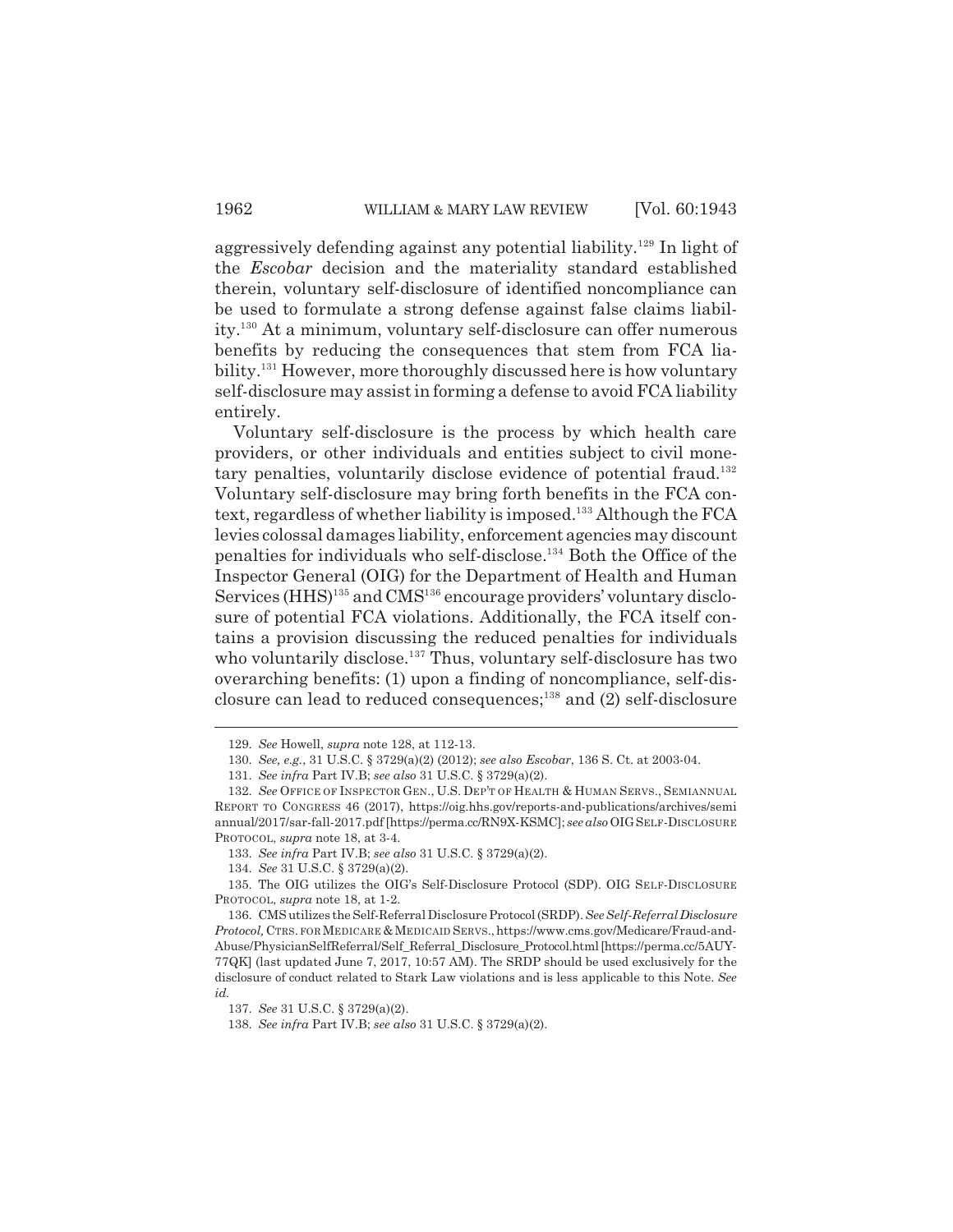may present circumstances that provide an individual with a strong defense to liability.139 This latter benefit is more pertinent to this Note.

Voluntary disclosure provides the government with actual knowledge of noncompliance. As discussed, the *Escobar* Court emphasized the utility of observing government payment practices to determine whether noncompliance is material. $140$  The Court stated that the government's decision to make payments or reimbursements despite having actual knowledge of noncompliance may be used as *strong evidence* that a violation is not material.<sup>141</sup> When a violation is immaterial, there is no FCA liability.<sup>142</sup> Thus, by self-disclosing, an individual can quickly determine whether noncompliance is material based on the subsequent actions of the government.

Ultimately, voluntary self-disclosure produces two outcomes. If the government continues to pay despite having actual knowledge obtained by the disclosure, then that subsequent payment can be used as a defense against liability.<sup>143</sup> This defense can be brought forth at the pleading stage and result in a successful motion to dismiss or summary judgment.<sup>144</sup> Conversely, the government may decide to stop payment based on the noncompliance.<sup>145</sup> While this generates a less desirable outcome—as the discontinued payments would establish evidence of materiality—the decision to voluntarily self-disclose would still be beneficial.<sup>146</sup> Voluntary self-disclosure likely would lead to reduced damages for material noncompliance that could have resulted in much heftier fines and also would allow providers to avoid additional consequences of liability.<sup>147</sup>

<sup>139.</sup> *See, e.g.*, Universal Health Servs., Inc. v. United States *ex rel.* Escobar, 136 S. Ct. 1989, 2003-04 (2016).

<sup>140.</sup> *See id.*

<sup>141.</sup> *See id.*

<sup>142.</sup> *See id*. at 2002.

<sup>143.</sup> *See id*. at 2003-04.

<sup>144.</sup> *See id* at 2004 n.6.

<sup>145.</sup> *See id.* at 2003.

<sup>146.</sup> *See, e.g.*, 31 U.S.C. § 3729(a)(2) (2012).

<sup>147.</sup> *See id.*; *infra* Part IV.B.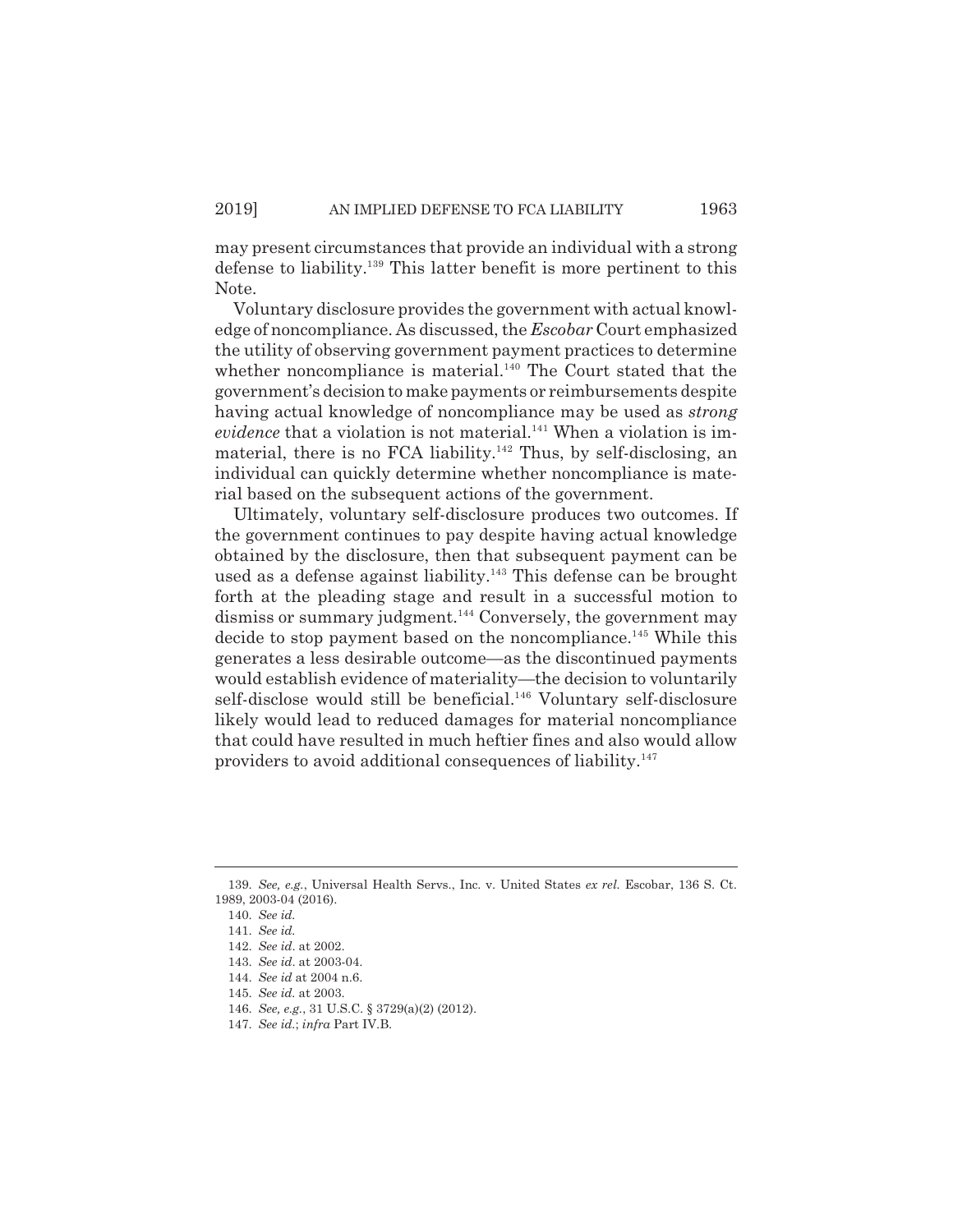# *B. Government Payment Practices Allow for Liability Avoidance at the Pleading Stage*

Materiality can be viewed as a legal question—a question that a judge can answer at the pleading stage.<sup>148</sup> Therefore, the pleading stage seems to be the most appropriate place to bring forth the FCA defense of the government's continued payment practices. Despite its sweeping scope, FCA allegations require plaintiffs to plead with particularity,<sup>149</sup> which is an exacting standard.<sup>150</sup> This standard is required by Rule 9(b) of the Federal Rules of Civil Procedure, which states that "[i]n alleging fraud or mistake, a party must state with particularity the circumstances constituting fraud or mistake."151 In footnote six of the *Escobar* opinion, the Court gave clear guidance that the pleading stage was an appropriate place for dismissal of FCA claims based on materiality.<sup>152</sup> The Court stated:

We reject Universal Health's assertion that materiality is too fact intensive for courts to dismiss False Claims Act cases on a motion to dismiss or at summary judgment. The standard for materiality that we have outlined is a familiar and rigorous one. And False Claims Act plaintiffs must also plead their claims with plausibility and particularity under Federal Rules of Civil Procedure 8 and 9(b) by, for instance, pleading facts to support allegations of materiality.153

With this guidance, many courts have affirmed dismissals at the motion to dismiss or motion for summary judgment stages.<sup>154</sup> In

153. *Id.*

<sup>148.</sup> *See Escobar*, 136 S. Ct. at 2004 n.6.

<sup>149.</sup> *See* FED. R. CIV. P. 9(b); *see also* United States *ex rel.* Schmidt v. Zimmer, Inc., 386 F.3d 235, 242 n.9 (3d Cir. 2004); United States *ex rel.* LaCorte v. SmithKline Beecham Clinical Labs., Inc., 149 F.3d 227, 234 (3d Cir. 1998); Cooper v. Blue Cross & Blue Shield of Fla., Inc., 19 F.3d 562, 567 (11th Cir. 1994).

<sup>150.</sup> Shapiro v. UJB Fin. Corp., 964 F.2d 272, 284 (3d Cir. 1992) (FCA claims require a plaintiff to "plead (1) a specific false representation of material fact; (2) knowledge by the person who made it of its falsity; (3) ignorance of its falsity by the person to whom it was made; (4) the intention that it should be acted upon; and (5) that the plaintiff acted upon it to his damage." (citing Christidis v. First Pa. Mortg. Tr., 717 F.2d 96, 99 (3d Cir. 1983))).

<sup>151.</sup> FED. R. CIV. P. 9(b).

<sup>152.</sup> *See Escobar*, 136 S. Ct. at 2004 n.6.

<sup>154.</sup> Grants of motions to dismiss were affirmed in the following cases: United States *ex rel.* Petratos v. Genentech Inc., 855 F.3d 481, 493-94 (3d Cir. 2017); United States *ex rel.* Kelly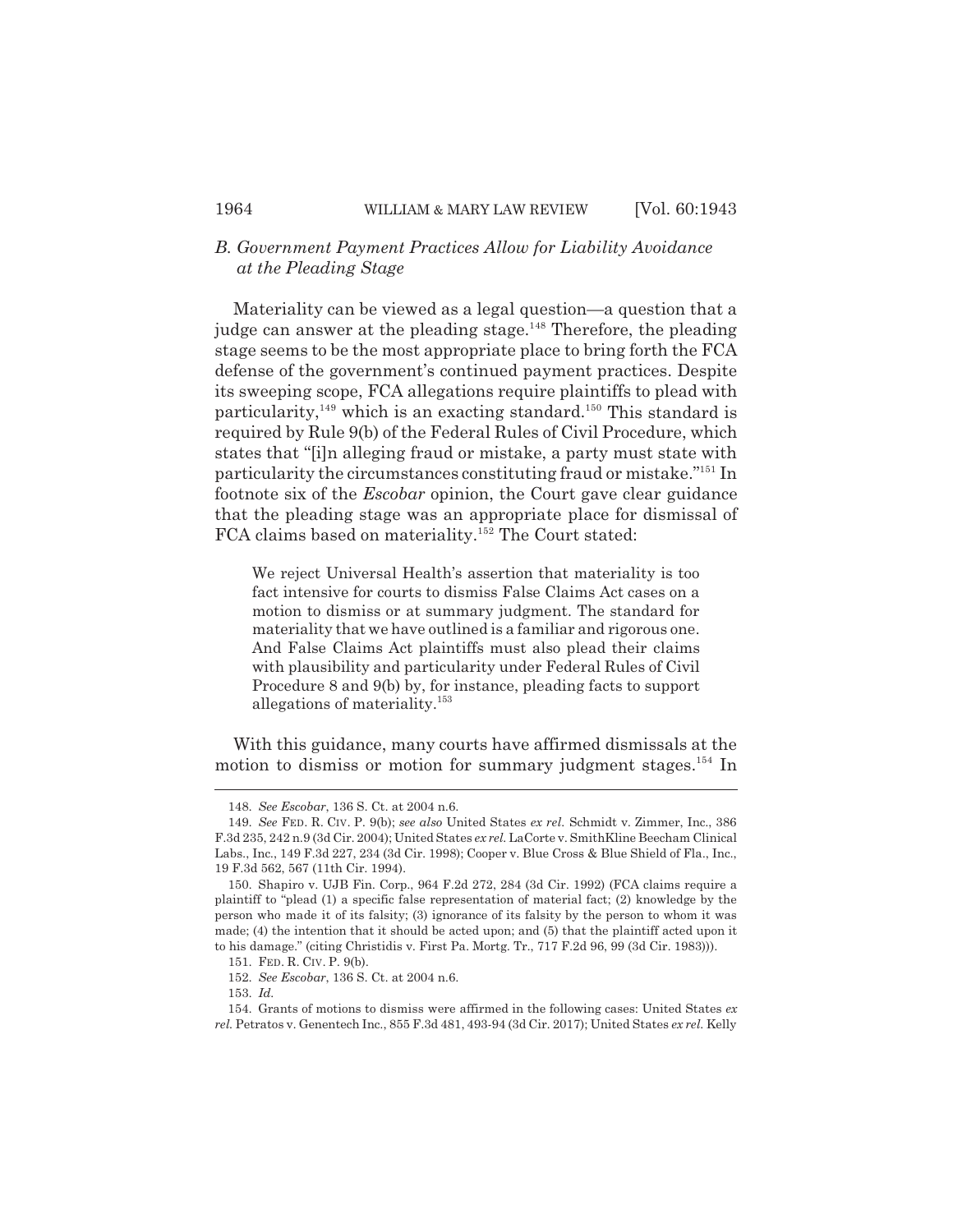*United States ex rel. McBride v. Halliburton Co.*, the D.C. Circuit Court discussed this standard further, stating that to avoid dismissal at the pleading stage, the plaintiff "must show that a reasonable factfinder, drawing all justifiable inferences from the evidence in her favor, could find that [the defendant] violated a contractual or regulatory requirement that was material to the Government's decision to pay."155 Additionally, the plaintiff cannot merely "rely on the allegations of her own complaint ..., but must substantiate them with evidence."156 The Southern District of New York offered a succinct review of the requisite standard to plead materiality at the pleading stage in *United States ex rel. Kolchinsky v. Moody's Corp*.:

To plead materiality with the requisite particularity, a relator may draw inferences from various sources, including the Government's history of declining to pay claims for failure to comply with the applicable regulation. By contrast, materiality is absent at the pleading stage when the relator's chronology suggests that the Government *knew* of the alleged fraud, yet paid the contractor anyway.<sup>157</sup>

Despite the clear guidance proffered by the Supreme Court in footnote  $\sin^{158}$  and followed by many of the subsequent court decisions, the DOJ believes that "it would be premature, at least at the pleading stage, to impute agencies with 'actual knowledge' of fraud."159 In a Statement of Interest, the DOJ relayed its concerns regarding the Court's opinion in *Escobar* and the materiality

v. Serco, Inc., 846 F.3d 325, 337 (9th Cir. 2017); D'Agostino v. ev3, Inc., 845 F.3d 1, 12 (1st Cir. 2016); United States *ex rel.* Whatley v. Eastwick Coll., 657 F. App'x 89, 97 (3d Cir. 2016). Grants of motions for summary judgment were affirmed in the following cases: Abbott v. BP Expl. & Prod., Inc., 851 F.3d 384, 388-89 (5th Cir. 2017); United States *ex rel.* McBride v. Halliburton Co., 848 F.3d 1027, 1028 (D.C. Cir. 2017); United States v. Sanford-Brown, Ltd., 840 F.3d 445, 447 (7th Cir. 2016).

<sup>155. 848</sup> F.3d at 1032 (citing United States *ex rel.* Folliard v. Gov't Acquisitions, Inc., 764 F.3d 19, 29 (D.C. Cir. 2014)).

<sup>156.</sup> *Id.* (quoting Grimes v. Dist. of Columbia, 794 F.3d 83, 94 (D.C. Cir. 2015)).

<sup>157. 238</sup> F. Supp. 3d 550, 558 (S.D.N.Y. 2017) (citations omitted).

<sup>158.</sup> *See* Universal Health Servs., Inc. v. United States *ex rel.* Escobar, 136 S. Ct. 1989, 2004 n.6 (2016).

<sup>159.</sup> Statement of Interest of the United States in Connection with Relator's Rule 59(e) Motion to Alter Judgment at 5, United States *ex rel.* Kolchinksy v. Moody's Corp., 238 F. Supp. 3d 550 (S.D.N.Y. 2017) (No. 1:12-cv-1399-WHP) [hereinafter Statement of Interest].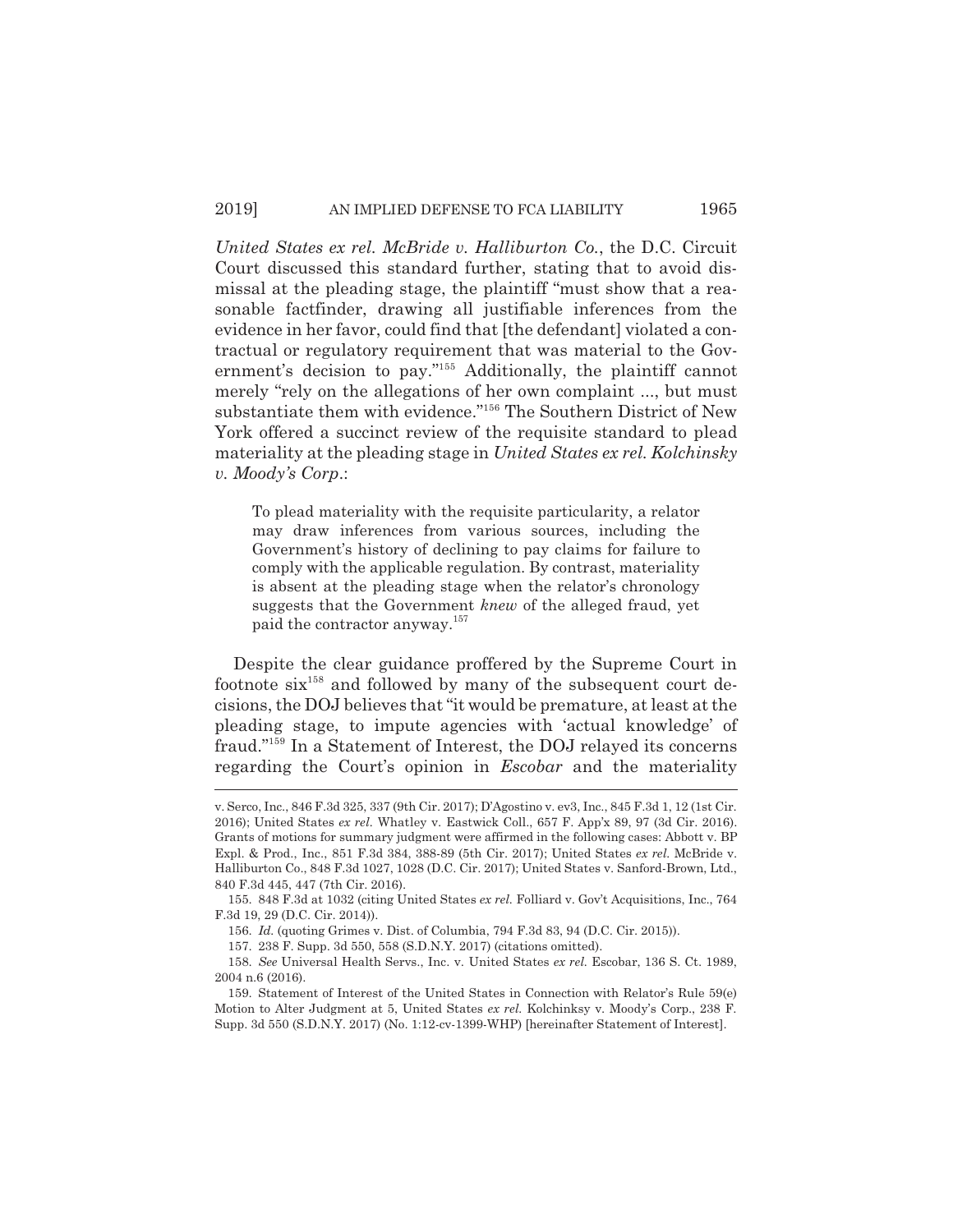standard articulated therein.<sup>160</sup> The DOJ argued that without "actual knowledge" of fraud, whether a government agency chooses to discontinue payment or change its course of conduct cannot be viewed as "strong evidence" or "dispositive proof" of immateriality.161 While many of the post-*Escobar* court decisions have referred to allegations and investigations as providing the government with knowledge of fraud,  $162$  that is not an issue of concern in this present argument. By self-disclosing noncompliance to the government, providers or entities in violation of government requirements effectively provide the government with actual knowledge of such violation. Therefore, the government's subsequent payment practices and conduct would warrant strong evidence of materiality.<sup>163</sup>

Throughout its statement, the DOJ also consistently referred to the "holistic approach" established within the *Escobar* decision,<sup>164</sup> yet these words never appear in the body of the *Escobar* Court's opinion.165 In discussing the factors to make a "holistic" assessment, the DOJ suggested consideration of,

inter alia, (i) whether the defendant's misrepresentation or omission goes to the "very essence of the bargain," or is instead "minor or insubstantial;" (ii) the defendant's awareness that disclosure of its misrepresentation would cause "the Government [to] consistently refuse[ ] to pay claims;" and (iii) how the Government has reacted to the same or similar types of misconduct when it had "actual knowledge" of them.<sup>166</sup>

The DOJ provided numerous reasons why government practices are insufficient in determining materiality and, instead, relied almost exclusively on whether something went to the essence of the bargain.167 Though the Supreme Court did not offer an exact

<sup>160.</sup> *See id.* at 3.

<sup>161.</sup> *Id.* at 5.

<sup>162.</sup> *See Escobar*, 136 S. Ct. at 2003-04.

<sup>163.</sup> *See id.*

<sup>164.</sup> *See, e.g.*, Statement of Interest, *supra* note 159, at 3.

<sup>165.</sup> *See generally Escobar*, 136 S. Ct. 1989 (omitting a "holistic approach" in the opinion). 166. Statement of Interest, *supra* note 159, at 4 (first alteration in original) (emphasis

omitted).

<sup>167.</sup> *Id.* at 7-8.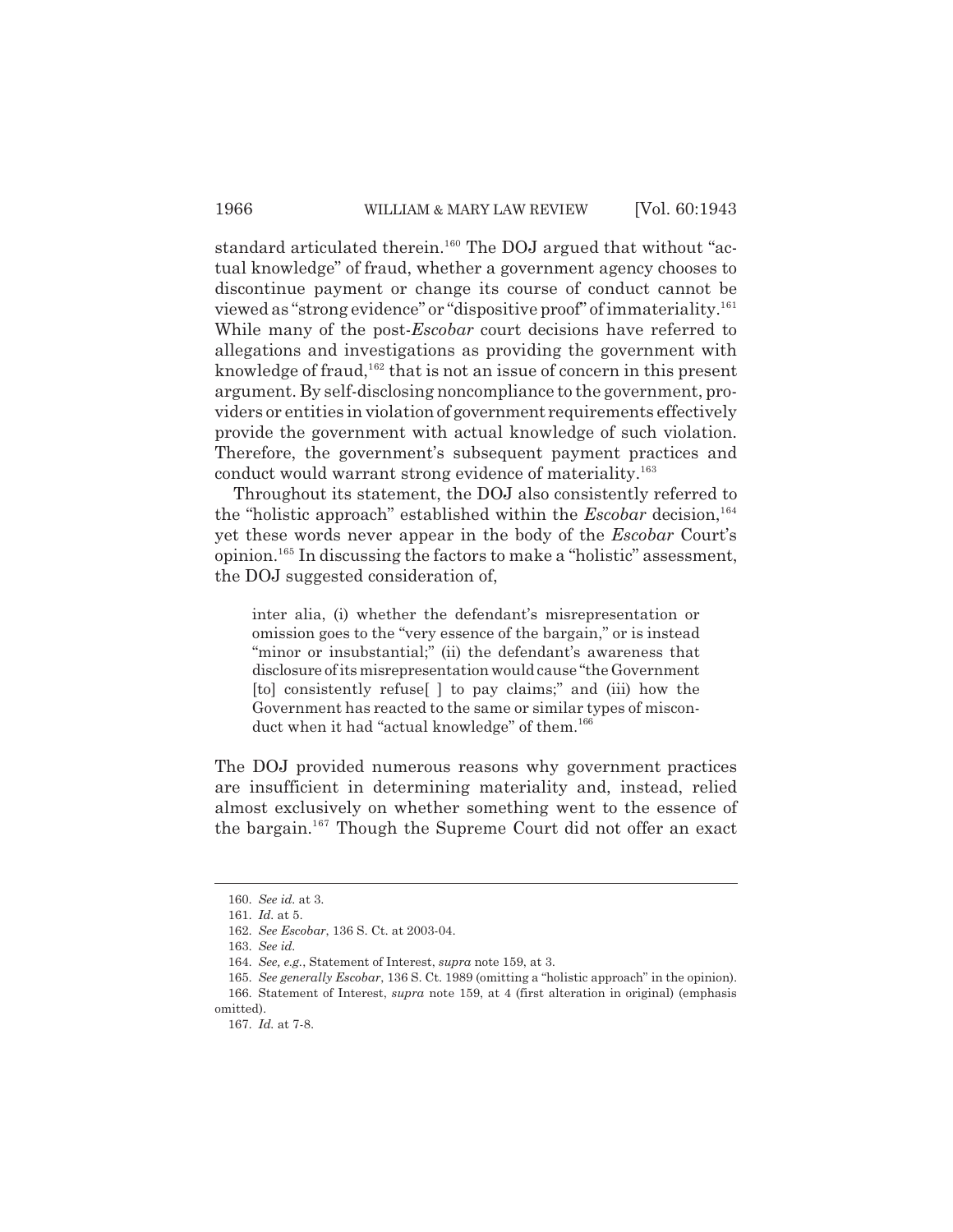definition of materiality, $168$  the Court did concretely establish government payment practices as strong evidence of materiality.<sup>169</sup>

Conversely, and almost as an aside embedded in the middle of a lengthy footnote, the Supreme Court quoted a 1931 New York case in which "a misrepresentation [was considered] material if it 'went to the very essence of the bargain."<sup>170</sup> This reference was made solely when analyzing the various definitions of materiality and was not established as a chief component of materiality.<sup>171</sup> As a result, a majority of subsequent court cases have followed the Supreme Court's guidance on materiality, placing significant emphasis on the government's payment practices<sup>172</sup> rather than the unsubstantiated "holistic approach" referenced by the DOJ.<sup>173</sup>

Through self-disclosure, a defendant is able to provide the government with actual knowledge, a factor discussed by both the Supreme Court and the  $DOL^{174}$  A defendant can then use the government's subsequent payment practices as strong evidence to determine materiality.175 If the government continues to pay a claim or fails to alter its conduct, then the defendant should not be found liable under the FCA because the plaintiff's claim lacks materiality.<sup>176</sup> Conversely, if the government stops payment or alters its conduct after receiving the disclosure, then the defendant is still able to lessen his or her liability and avoid additional consequences established conjunctively with FCA actions.177

#### IV. THE RISKS AND BENEFITS OF VOLUNTARY DISCLOSURE

Self-disclosure is not without risk, and health care providers should weigh the benefits and risks before deciding whether to opt or decline to voluntarily disclose noncompliance. This Part provides a cost-benefit analysis of self-disclosure in order to assist providers

<sup>168.</sup> *See supra* text accompanying note 102.

<sup>169.</sup> *See Escobar*, 136 S. Ct. at 2003-04.

<sup>170.</sup> *See id.* at 2003 n.5. (citing Junius Constr. Co. v. Cohen, 257 N.Y. 393, 400 (1931)).

<sup>171.</sup> *See id.* at 2002-03, 2003 n.5.

<sup>172.</sup> *See supra* Part II.C.

<sup>173.</sup> *See* Statement of Interest, *supra* note 159, at 4.

<sup>174.</sup> *See Escobar*, 136 S. Ct. at 2003-04; Statement of Interest, *supra* note 159, at 4.

<sup>175.</sup> *See Escobar*, 136 S. Ct. at 2003-04.

<sup>176.</sup> *See id.* 

<sup>177.</sup> *See infra* Part IV.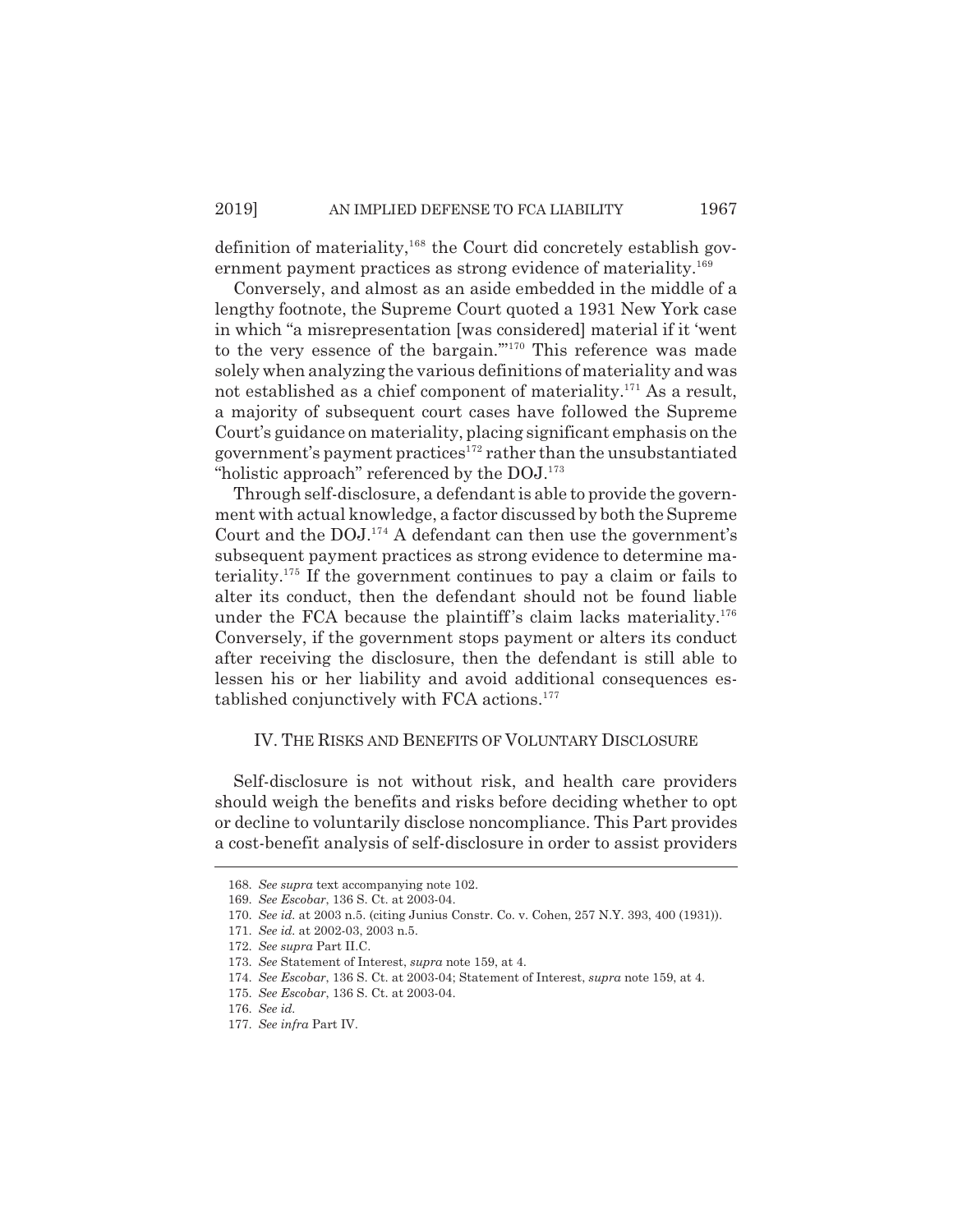in determining whether voluntary self-disclosure is the best course of action.

#### *A. Voluntary Self-Disclosure Is Not Without Risk*

There are several costly and time-consuming risks associated with self-disclosure.<sup>178</sup> Because there is no amnesty from FCA civil and/or criminal liability or waiver of damages in exchange for disclosure, the consequences of voluntary self-disclosure remain uncertain.179 The OIG expressly refuses to provide any assurances in advance regarding the manner in which it will resolve any voluntary self-disclosure:

Because a provider's disclosure can involve anything from a simple error to outright fraud, the OIG cannot reasonably make firm commitments as to how a particular disclosure will be resolved or the specific benefit that will enure to the disclosing entity. In our experience, however, opening lines of communication with, and making full disclosure to, the investigative agency at an early stage generally benefits the individual or company.180

While providers can look to past actions and settlements, selfdisclosure cases are decided on a case-by-case basis and are wideranging—between 30 and 100 SDP settlements are reached each year<sup>181</sup> and the range of settlements lies anywhere between less than \$10,000 to less than \$10 million.<sup>182</sup> Because the government is not bound to resolve the noncompliance issue in any particular

<sup>178.</sup> *See* Stacy L. Brainin et al.*, Internal Investigations in Health Care: Unique Enforcement Environment and the Dilemma of Disclosure*, *in* INTERNAL CORPORATE INVESTIGATIONS 421, 440-42 (Brad D. Brian et al. eds., 4th ed. 2017).

<sup>179.</sup> *See id*.

<sup>180.</sup> Publication of the OIG's Provider Self-Disclosure Protocol, 63 Fed. Reg. 58,399, 58,400 (Oct. 30, 1998).

<sup>181.</sup> Brainin et al., *supra* note 178, at 439.

<sup>182.</sup> *Id.*; *see also* OFFICE OF INSPECTOR GEN., *supra* note 132, at 46 ("During this semiannual reporting period, [April 1, 2017 to September 30, 2017,] provider self-disclosure cases resulted in \$12.6 million in HHS receivables.").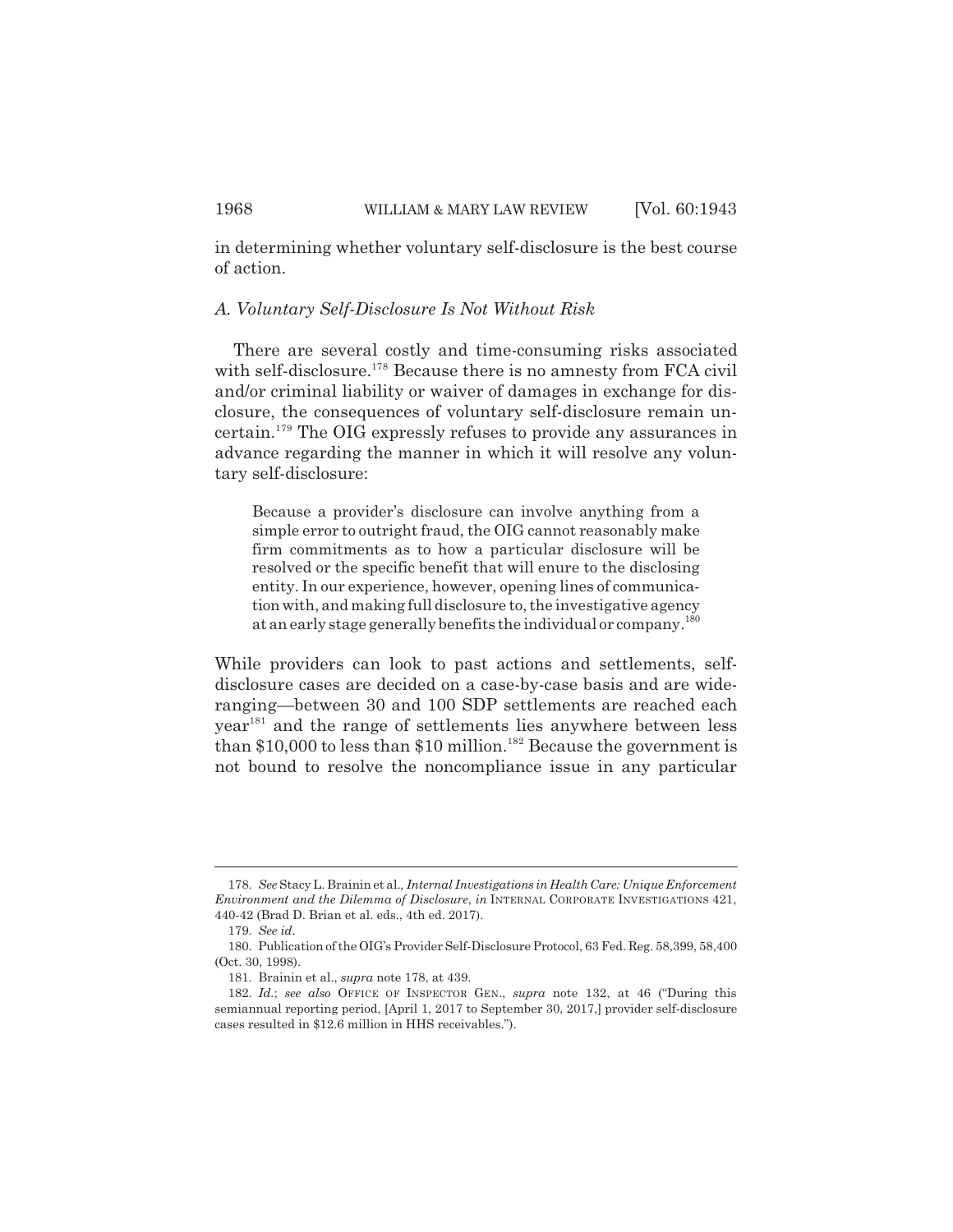manner,<sup>183</sup> providers take the risk of uncertainty when deciding to disclose.<sup>184</sup>

Perhaps the largest risk is cost. In this Note, the main goal of discussing disclosure is to formulate a defense against liability,<sup>185</sup> thereby eliminating costly damages; $186$  however, if the government decides that a disclosed violation is material, then FCA liability would still attach<sup>187</sup> and thus, costs should be a consideration from the outset. Many argue that the penalties for those who self-disclose are too great and that health care providers who voluntarily disclose noncompliance should be given greater protections against liability.<sup>188</sup> One would expect that self-disclosure would require repayment of any overpayments;189 beyond that, providers may still be faced with high settlement amounts that include multipliers.<sup>190</sup> However, this is often limited to a multiplier of  $1.5$ <sup>191</sup> rather than the treble damages that frequently accompany undisclosed FCA violations.192

Another concern is that self-disclosure will trigger a government investigation that could uncover other noncompliance or violations that were not disclosed.193 Through self-disclosure, a provider essentially invites the government to inquire into different and broader areas than the initial disclosure covered, $194$  and to refuse such

<sup>183.</sup> *See* OIG SELF-DISCLOSURE PROTOCOL, *supra* note 18, at 12-15.

<sup>184.</sup> *See* Brainin et al., *supra* note 178, at 440-41; Jeremy M. Sternberg & William F. Pezzolo, *Voluntary Disclosure: Risks & Benefits*, AHLACONNECTIONS, July 2017, at 24, 25-26, https://www.healthlawyers.org/News/Connections/Documents/2017/Feature/July17\_Fea ture2.pdf#search=Self%2DDisclosure [https://perma.cc/25ET-A5W3].

<sup>185.</sup> *See supra* Part III.

<sup>186.</sup> *See, e.g.*, 31 U.S.C. § 3729(a)(2) (2012).

<sup>187.</sup> *See supra* Part II.

<sup>188.</sup> *See, e.g.*, *Oversight of the False Claims Act: Hearing Before the Subcomm. on the Constitution & Civil Justice of the H. Comm. on the Judiciary*, 114th Cong. 1-2 (2016) (statement of Rep. Trent Franks). U.S. Congressman Franks encouraged the government to increase incentives for self-disclosure, stating: "The FCA has been successful because it's provided whistleblowers with a tremendous financial incentive for uncovering and disclosing false claims. It should be possible to complement the current incentives for whistleblowers ... with financial incentives for self-disclosure to uncover even more waste, fraud, and abuse." *Id.* at 2.

<sup>189.</sup> *See* Brainin et al., *supra* note 178, at 440 n.102.

<sup>190.</sup> *See id.* at 440.

<sup>191.</sup> *See* OIG SELF-DISCLOSURE PROTOCOL, *supra* note 18, at 2.

<sup>192.</sup> *See* 31 U.S.C. § 3729(a)(1) (2012).

<sup>193.</sup> Brainin et al.*, supra* note 178, at 441; Sternberg & Pezzolo, *supra* note 184, at 26.

<sup>194.</sup> Sternberg & Pezzolo, *supra* note 184, at 26.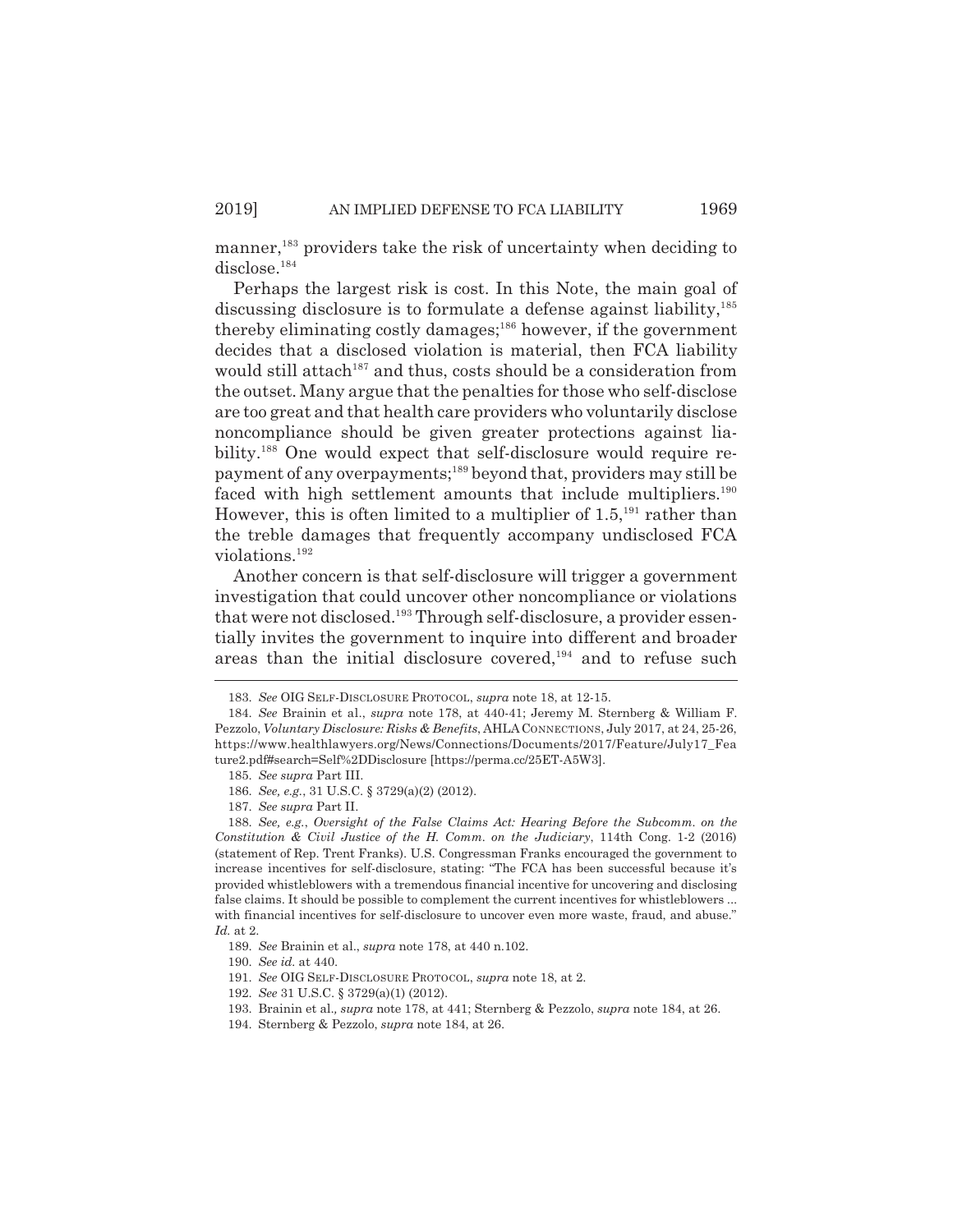inquiries would be to go against the essential cooperation standard.195 In his article, lawyer Robert Salcido stated that "any disclosure is fraught with risk."196 Salcido then continued to clarify the risk, stating that "[i]f a company submits a Voluntary Disclosure it will, necessarily, be handing over documentation to the federal government that indicates that it may have violated federal rules and regulations governing the healthcare program and then trust the government to settle the matter on fair, even-handed terms."197 Specifically, the government protocols for disclosure state that matters that are uncovered during the verification process will be treated as new matters outside of the disclosure.<sup>198</sup> Accordingly, selfdisclosure does not offer protection against spin-off litigation, and the benefits of disclosure could be eviscerated should the government learn of nondisclosed issues.<sup>199</sup> Thus, it is imperative that providers perform a comprehensive internal investigation prior to self-disclosure.<sup>200</sup> Additionally, cooperation may require providers to disclose privileged work product to the OIG or investigating agency;<sup>201</sup> protection of attorney client privilege adds another risk that providers must weigh prior to disclosure.<sup>202</sup>

The OIG or agency that received the disclosure also may elect to implicate the DOJ under its civil or criminal authorities.<sup>203</sup> The DOJ is not guaranteed to agree with the OIG's decision in response to the self-disclosure, adding even greater uncertainty to the risk analysis.204

<sup>195.</sup> *Id.*

<sup>196.</sup> Robert Salcido, *The Use of Voluntary Disclosures to Pre-Empt Qui Tam Actions Under the False Claims Act: An Analysis of the* Bank of Farmington *Case and the OIG's Voluntary Disclosure Program*, HEALTH L. DIG., Apr. 1999, at 3, 8.

<sup>197.</sup> *Id.*

<sup>198.</sup> *See* Brainin et al., *supra* note 178, at 441.

<sup>199.</sup> *See id.*

<sup>200.</sup> *See id.*

<sup>201.</sup> *See id.*

<sup>202.</sup> *See id.*

<sup>203.</sup> *See id.* at 440.

<sup>204.</sup> *See id.*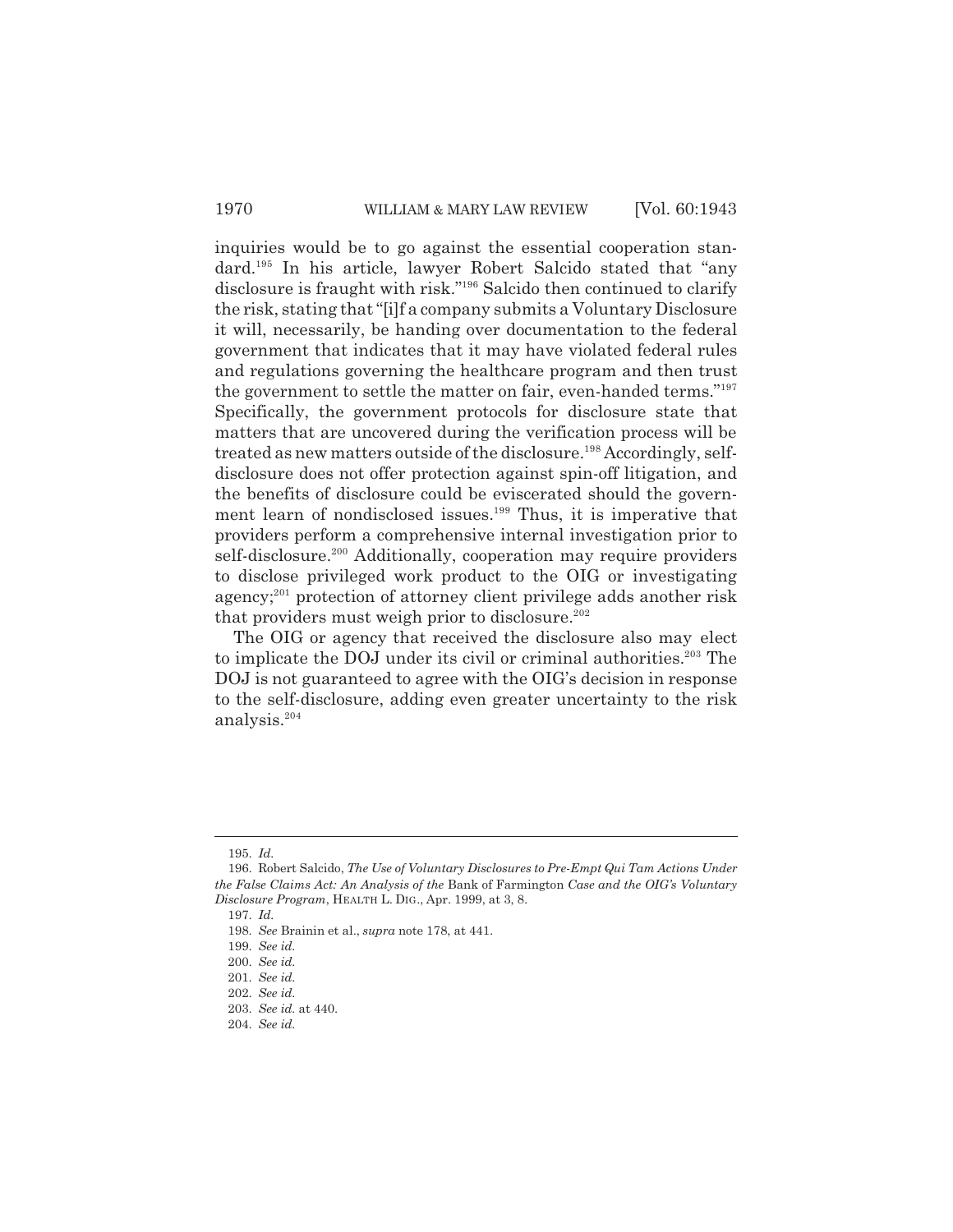#### *B. The Benefits of Voluntary Self-Disclosure*

A substantial benefit of self-disclosure, discussed extensively throughout this Note, is the possibility of creating a defense based on the government's payment practice after disclosure.<sup>205</sup> However, there are a number of benefits of disclosure that extend beyond creating evidence against FCA liability.

#### *1. Reduction in Costs and a Streamlined Process*

Voluntary self-disclosure can significantly lower the damages required to be repaid to the government.<sup>206</sup> As discussed previously, the FCA allows courts to grant reduced damages when providers engage in voluntary disclosure.<sup>207</sup> In its protocol, the OIG reiterated that individuals who make a good faith effort to cooperate with the government deserve to pay lower damages, and thus, the OIG typically requires a multiplier of 1.5, rather than the FCA's treble damages.<sup>208</sup>

Additionally, an individual who chooses to disclose often retains more control over the situation.<sup>209</sup> Through self-disclosure, a health care provider is able to shape and frame the content of the violation in a way that is beneficial to the provider.<sup>210</sup> By offering a thorough disclosure, the government is much less likely to conduct its own investigation.211 Self-disclosure allows a provider to engage in a process that is cooperative with the government rather than adversarial.<sup>212</sup> The OIG has emphasized its commitment to working with disclosing providers and has implemented procedures to facilitate timeliness in resolving such matters. $213$ 

<sup>205.</sup> *See supra* Part III.

<sup>206.</sup> *See* OIG SELF-DISCLOSURE PROTOCOL, *supra* note 18, at 2.

<sup>207.</sup> *See* 31 U.S.C. § 3729(a)(2) (2012).

<sup>208.</sup> *See* OIG SELF-DISCLOSURE PROTOCOL, *supra* note 18, at 2; *see also* 31 U.S.C.  $§ 3729(a)(1).$ 

<sup>209.</sup> *See* Sternberg & Pezzolo, *supra* note 184, at 25.

<sup>210.</sup> *See id.*

<sup>211.</sup> *See id.* at 27.

<sup>212.</sup> *Id.* at 25.

<sup>213.</sup> *See* OIG SELF-DISCLOSURE PROTOCOL, *supra* note 18, at 2-3.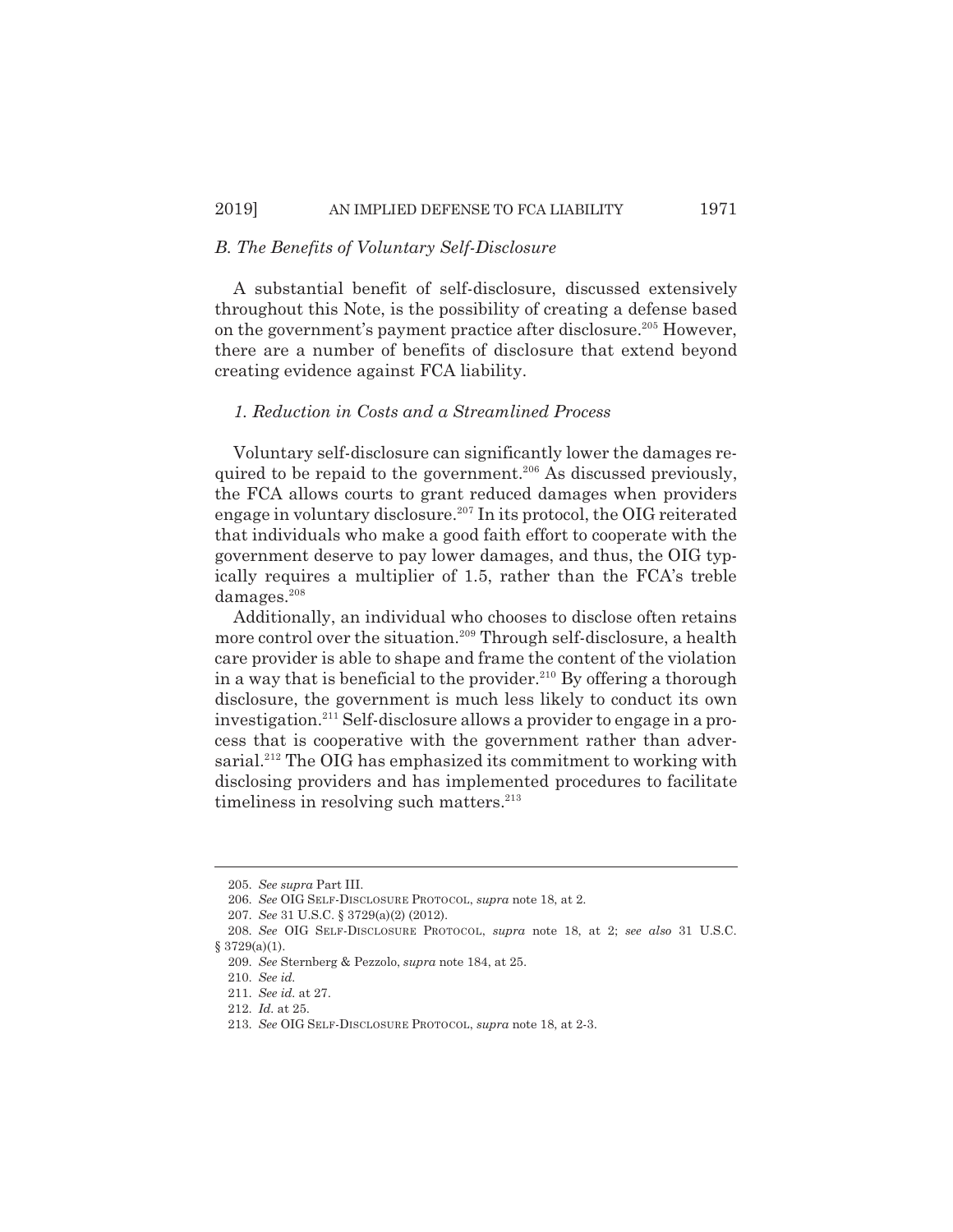# *2. Avoiding Permissive Exclusion and Corporate Integrity Agreements*

Liability under the FCA typically gives rise to liability under section 1128 of the Social Security Act.<sup>214</sup> Under this section, the OIG can use its discretion to determine if a provider should be excluded from federal health care programs, such as Medicare and Medicaid.215 This presents one of the most devastating consequences to providers who engage in fraudulent practices, as exclusion forbids federal health care programs from paying for any items or services provided, ordered, or prescribed by excluded individuals.216 Though exclusion is meant only to serve as a remedial measure aimed at protecting against fraud, it can create severe and long-term consequences for a provider and his or her practice. $217$ 

The question of whether to exclude often arises from FCA violations, and the OIG has discretion as to whether to impose exclusion under section  $1128(b)(7)$  of the Social Security Act.<sup>218</sup> In determining whether to exercise its discretion, the OIG presumes that some "period of exclusion should be imposed against a person who has defrauded ... [a] [f]ederal health care program."<sup>219</sup> However, this presumption is rebuttable in certain circumstances, including when a provider agrees to create and follow a corporate integrity agreement (CIA), or when a provider "discloses the fraudulent conduct, cooperatively and in good faith, to [the] OIG."220

A CIA is a comprehensive compliance regime that is often negotiated between a provider and the OIG upon learning of fraudulent conduct.<sup>221</sup> While CIAs are meant to improve and promote health

<sup>214.</sup> OFFICE OF INSPECTOR GEN., DEP'T OF HEALTH & HUMAN SERVS., CRITERIA FOR IMPLEMENTING SECTION 1128(B)(7) EXCLUSION AUTHORITY 1 (2016), https://oig.hhs.gov/ exclusions/files/1128b7exclusion-criteria.pdf [https://perma.cc/MXH7-6HRH].

<sup>215.</sup> *See id.*

<sup>216.</sup> Stephen Robert Geisler, *Voluntary Disclosure of Corporate Violations of Federal Law*, 51 ALA. L. REV. 375, 383-84 (1999).

<sup>217.</sup> *See* OFFICE OF INSPECTOR GEN., *supra* note 214, at 1.

<sup>218.</sup> *Id.*

<sup>219.</sup> *Id.*

<sup>220.</sup> *Id.* at 1-3.

<sup>221.</sup> *Corporate Integrity Agreements*, OFF. OF INSPECTOR GEN., DEP'T OF HEALTH & HUMAN SERVS., https://oig.hhs.gov/compliance/corporate-integrity-agreements/index.asp [https:// perma.cc/MJ96-YXMB].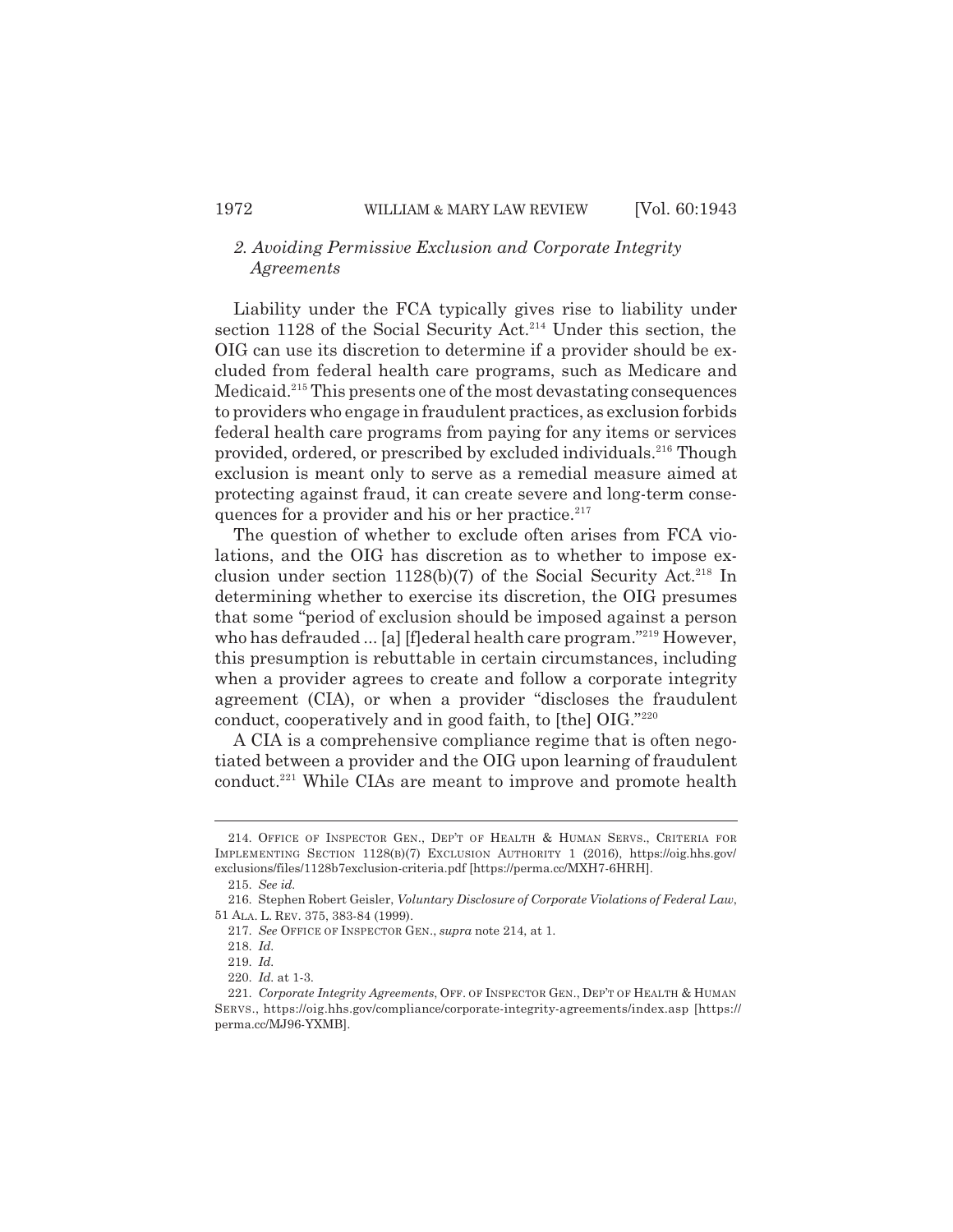care compliance rather than to instill punishment, they are often viewed as one of the most powerful weapons in the OIG's arsenal.<sup>222</sup> CIAs as an enforcement tool are typically used in combination with FCA civil settlements between the government and a health care provider.223 A CIA often lasts five years and subjects a provider to a number of requirements that establish monitoring, auditing, and reporting standards.<sup>224</sup> While CIAs are beneficial in allowing a provider to avoid permissive exclusion and, consequently, continue participating in federal health care programs, CIAs' requirements are extensive and extremely costly.<sup>225</sup>

Self-disclosure provides a rebuttal against the OIG's presumption for permissive exclusion and requirement of a CIA.<sup>226</sup> The OIG has stated: "[W]e believe that good faith disclosure of potential fraud and cooperation with OIG's review and resolution process are typically indications of a robust and effective compliance program."227 Thus, the OIG is likely to forego the CIA requirement and also waive permissive exclusion when a provider chooses to voluntarily disclose.228 Between 2008 and 2013, the OIG resolved 235 SDP cases through settlements, and in all but one of those cases the providers were waived from permissive exclusion without requiring the execution of a CIA.<sup>229</sup> Thus, regardless of outcomes, self-disclosure benefits providers by allowing them to remain included in federal

<sup>222.</sup> *See* Michael Rosen, *Corporate Integrity Agreements: A Brief History*, PROVIDERTRUST (Apr. 18, 2017), https://www.providertrust.com/blog/corporate-integrity-agreements-a-briefhistory/ [https://perma.cc/572Y-TXF4].

<sup>223.</sup> *Id.*

<sup>224.</sup> CORPORATE INTEGRITY AGREEMENTS, *supra* note 221.

<sup>225.</sup> *See id.*; Rosen, *supra* note 222.

<sup>226.</sup> *See* OFFICE OF INSPECTOR GEN., *supra* note 214, at 1-3.

<sup>227.</sup> OIG SELF-DISCLOSURE PROTOCOL, *supra* note 18, at 2; *see also* Open Letter from June Gibbs Brown, Inspector Gen., Office of Inspector Gen., Dep't of Health & Human Servs., to Health Care Providers (March 9, 2000), https://oig.hhs.gov/fraud/docs/openletters/openletter. htm [https://perma.cc/2HJY-HB9F] ("Perhaps the best evidence that a provider's compliance program is operating effectively occurs when the provider, through its compliance program, identifies problematic conduct, takes appropriate steps to remedy the conduct and prevent it from recurring, and makes a full and timely disclosure of the misconduct to appropriate authorities."). Gibbs further stated that self-disclosure often makes it so providers are not required to have a CIA. *Id.*

<sup>228.</sup> OIG SELF-DISCLOSURE PROTOCOL, *supra* note 18, at 2. 229. *Id.*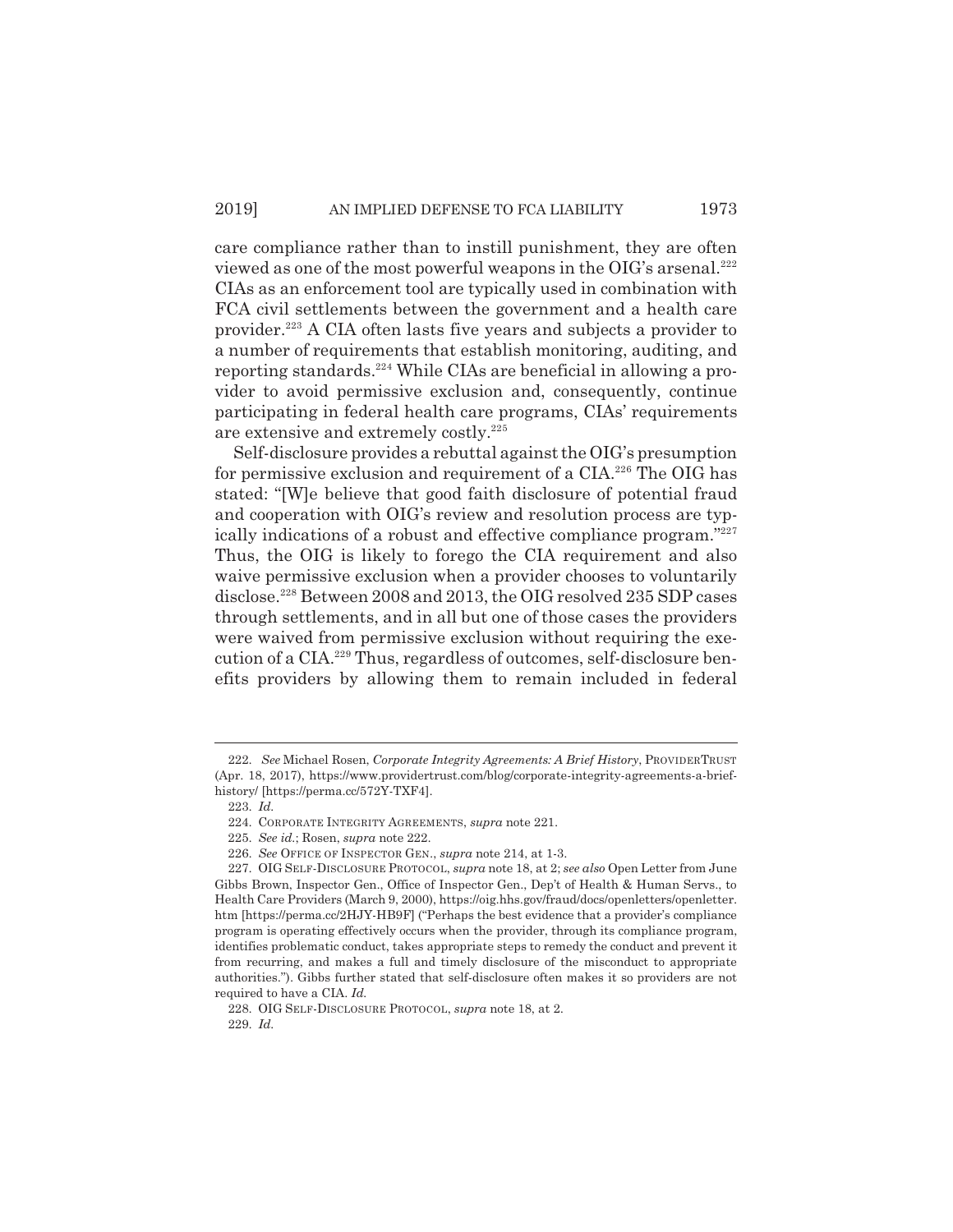programs and also avoid the costly and rigorous obligation of executing and adopting a CIA.<sup>230</sup>

#### *3. Avoiding Liability Under the ACA's Sixty-Day Rule*

The Affordable Care Act (ACA) requires companies to report and return government overpayments within sixty days.<sup>231</sup> A company or its officers may be excluded, suspended, or disbarred from government programs if these mandatory disclosures are not made in a timely fashion.<sup>232</sup> This was not necessarily an issue prior to the Supreme Court's decision in *Escobar*, and there remains uncertainty regarding the types of noncompliance that result in overpayments needing to be reported and returned.233 However, by affirming the viability of the implied false certification theory, $234$  the Supreme Court created likely implications for overpayment liability as well. If a company or individual receives payment but that payment is later found to have been induced by fraud, then individuals could be held liable under both the FCA and the ACA's sixty-day rule.<sup>235</sup> As stated in an article discussing *Escobar* and the sixty-day rule, "where non-compliance creates half-truths that are material to the government's decision to pay a claim, such non-compliance may not only predicate FCA liability, but also create overpayments that must be reported and returned."236

Self-disclosure, once again, allows individuals to avoid this liability. Under a recently pronounced regulation, the overpayment obligation is suspended when a provider engages in voluntary

<sup>230.</sup> *See id.*

<sup>231.</sup> Patient Protection and Affordable Care Act § 6402(a), 42 U.S.C. § 1320a-7k(d)(1)-(2) (2012).

<sup>232.</sup> Medicare Program; Reporting and Returning of Overpayments, 81 Fed. Reg. 7654, 7655-56 (Feb. 12, 2016) (to be codified at 42 C.F.R. pts. 401, 405).

<sup>233.</sup> Steven Chananie et al., *The Overpayment Rule and the Implied False Claims Theory: "What You Don't Know Can Still Hurt You*,*"* HEALTHCARE L. BLOG (July 13, 2016), https:// www.sheppardhealthlaw.com/2016/07/articles/centers-for-medicare-and-medicaid-servicescms/the-overpayment-rule-and-the-implied-false-claims-theory-what-you-dont-know-can-stillhurt-you/ [https://perma.cc/43K6-5GUV].

<sup>234.</sup> *See* Universal Health Servs., Inc. v. United States *ex rel.* Escobar, 136 S. Ct. 1989, 1995 (2016).

<sup>235.</sup> *See id.* at 2003-04; Chananie et al., *supra* note 233.

<sup>236.</sup> Chananie et al., *supra* note 233.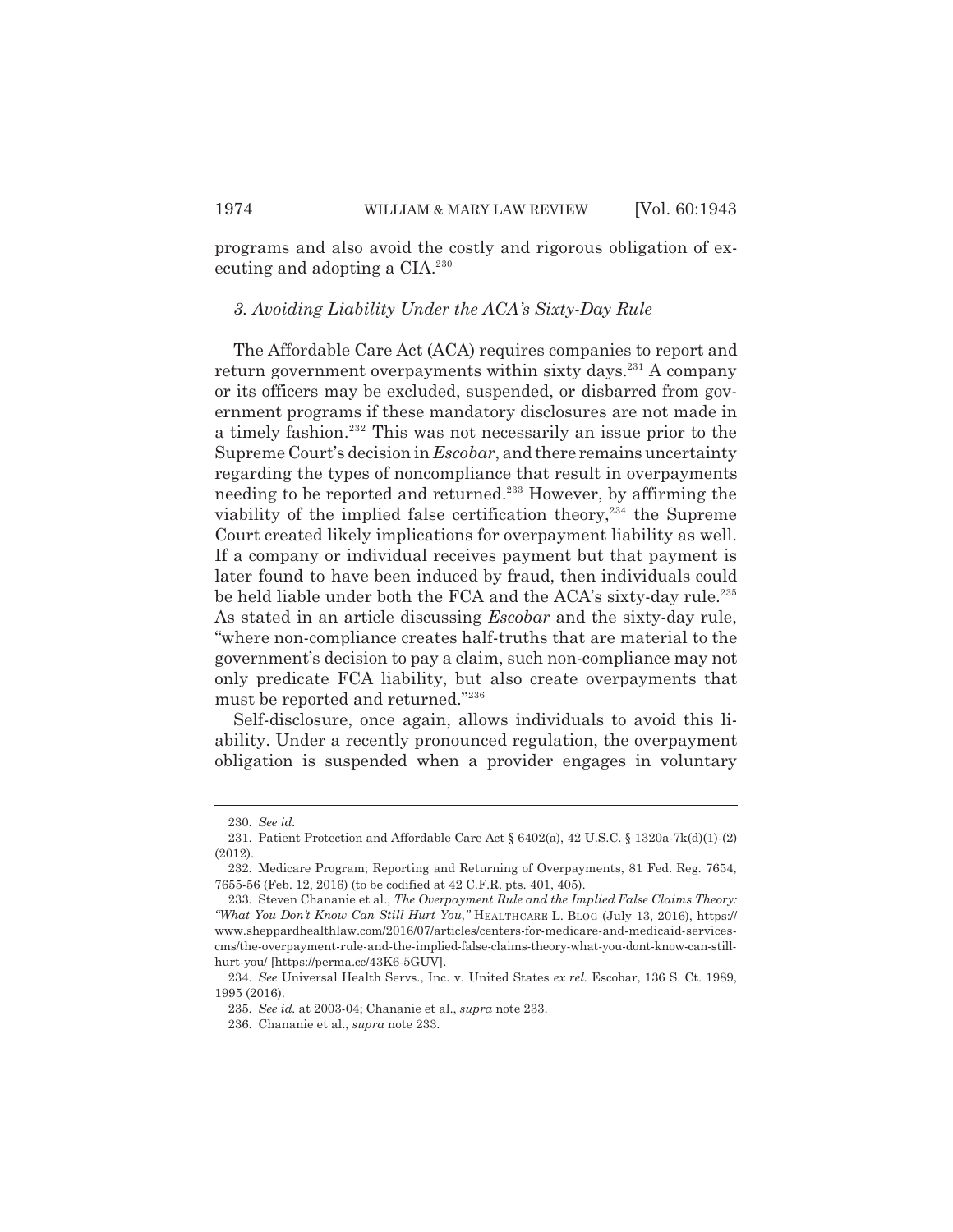disclosure.<sup>237</sup> Once the OIG acknowledges receipt of the disclosure and such disclosure is timely, a provider is not required to report and return an overpayment.<sup>238</sup> The obligation to return such payments also is suspended until the matter has been resolved.<sup>239</sup>

Observing the government's payment practices would also be beneficial for determining whether noncompliance was material.<sup>240</sup> Through observations, one would know whether a payment qualified as an overpayment that should then be reported and returned, or as an appropriate payment based on the immaterial noncompliance. $241$ If the government changes its payment practices upon knowledge of the violation, then the individual or company should anticipate having to report and return the payment to avoid additional liability, as any payment resulting from noncompliance was likely inappropriate due to a material violation.<sup>242</sup> However, if the government continues payment, then the violation was likely immaterial and one can assume that the payment was appropriate. $243$ 

#### *C. To Disclose or Not Disclose*

After all is said and done, whether to disclose or not disclose remains an important question. Health care providers should first weigh the risks and benefits before making a determination.<sup>244</sup> Providers should be thorough in the internal investigations prior to determining whether to disclose in order to identify any issues that the government might uncover and to fully weigh the risks and benefits of disclosure.<sup>245</sup>

In deciding whether to disclose, health care providers should avoid disclosing minor or insubstantial noncompliance—the scope of the FCA was not intended to extend to the enforcement of all

<sup>237. 42</sup> C.F.R. § 401.305(b)(2)(i) (2017).

<sup>238.</sup> *Id.*

<sup>239.</sup> *Id.*

<sup>240.</sup> *See supra* Part III.A.

<sup>241.</sup> *See supra* Part III.A.

<sup>242.</sup> *See* 42 U.S.C. § 1320a-7k(d)(1)-(2) (2012); Chananie et al., *supra* note 233.

<sup>243.</sup> *See* Universal Health Servs., Inc. v. United States *ex rel.* Escobar, 136 S. Ct. 1989, 2003 (2016).

<sup>244.</sup> *See* Brainin et al., *supra* note 178, at 443-44.

<sup>245.</sup> *See id.* at 444.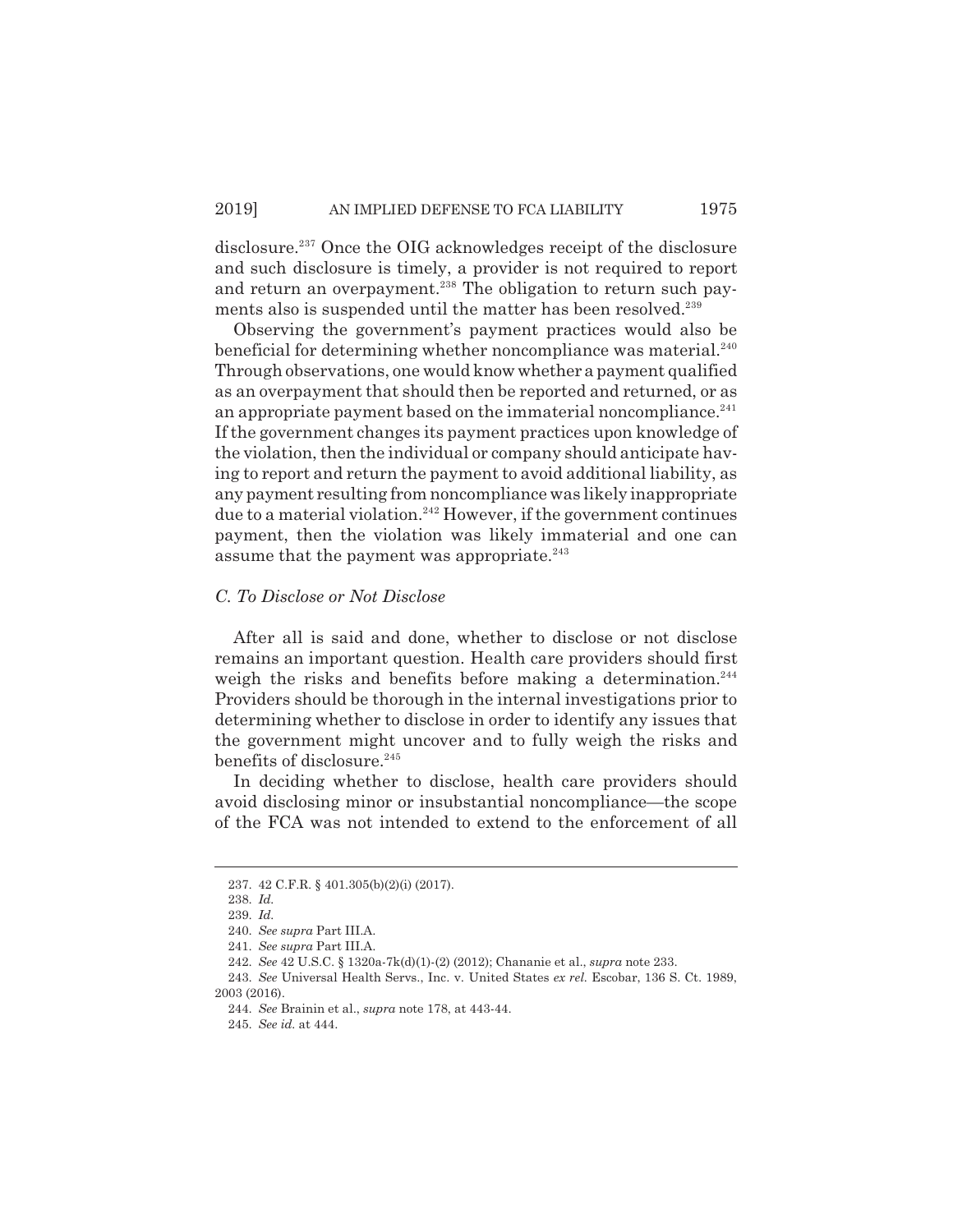contracts, statutes, and regulations.<sup>246</sup> While the Supreme Court made it clear that "insignificant" violations should not provide a basis for FCA liability, the Court did not detail what specifically comprises such inconsequential noncompliance.<sup>247</sup> Rather, while the Court stated that "[m]ateriality ... cannot be found where noncompliance is minor or insubstantial," it did not further define what specific noncompliance qualifies as "minor" or "insubstantial."<sup>248</sup> Therefore, health care providers and companies should monitor which actions courts deem "minor" or "insubstantial" as implied false certification cases progress in the courts.

Moreover, additional compliance procedures may aid in distinguishing between obviously small and insubstantial violations those which should be corrected but not necessarily disclosed—and larger compliance issues that should be disclosed.

Professors Arlen and Kraakman also discussed other factors to consider when deciding whether to self-disclose.<sup>249</sup> In their article, they specifically discussed the rate of detection and stated that businesses "must ensure that ex post, after wrongdoing is detected, the firm is better off reporting the misconduct—and accepting the [costs of reporting]—than it is remaining silent and risking the default sanction."250 Thus, a provider must weigh the likelihood of the government learning of the violation on its own with the certainty of a government investigation and the risk of the noncompliance being determined a material violation.251

<sup>246.</sup> *See* United States *ex rel.* Steury v. Cardinal Health, Inc., 625 F.3d 262, 268 (5th Cir. 2010) ("The FCA is not a general 'enforcement device' for federal statutes, regulations, and contracts."); Mikes v. Straus, 274 F.3d 687, 699 (2d Cir. 2001) ("[T]he False Claims Act was not designed for use as a blunt instrument to enforce compliance with all ... regulations.").

<sup>247.</sup> *See Escobar*, 136 S. Ct. at 2004. The Court noted that the FCA is not "'an all-purpose antifraud statute,' or a vehicle for punishing garden-variety breaches of contract or regulatory violations." *Id.* at 2003 (internal citation omitted).

<sup>248.</sup> *See id.*

<sup>249.</sup> *See* Jennifer Arlen & Reinier Kraakman, *Controlling Corporate Misconduct: An Analysis of Corporate Liability Regimes*, 72 N.Y.U. L. REV. 687, 728 (1997).

<sup>250.</sup> *Id.*

<sup>251.</sup> *See id.*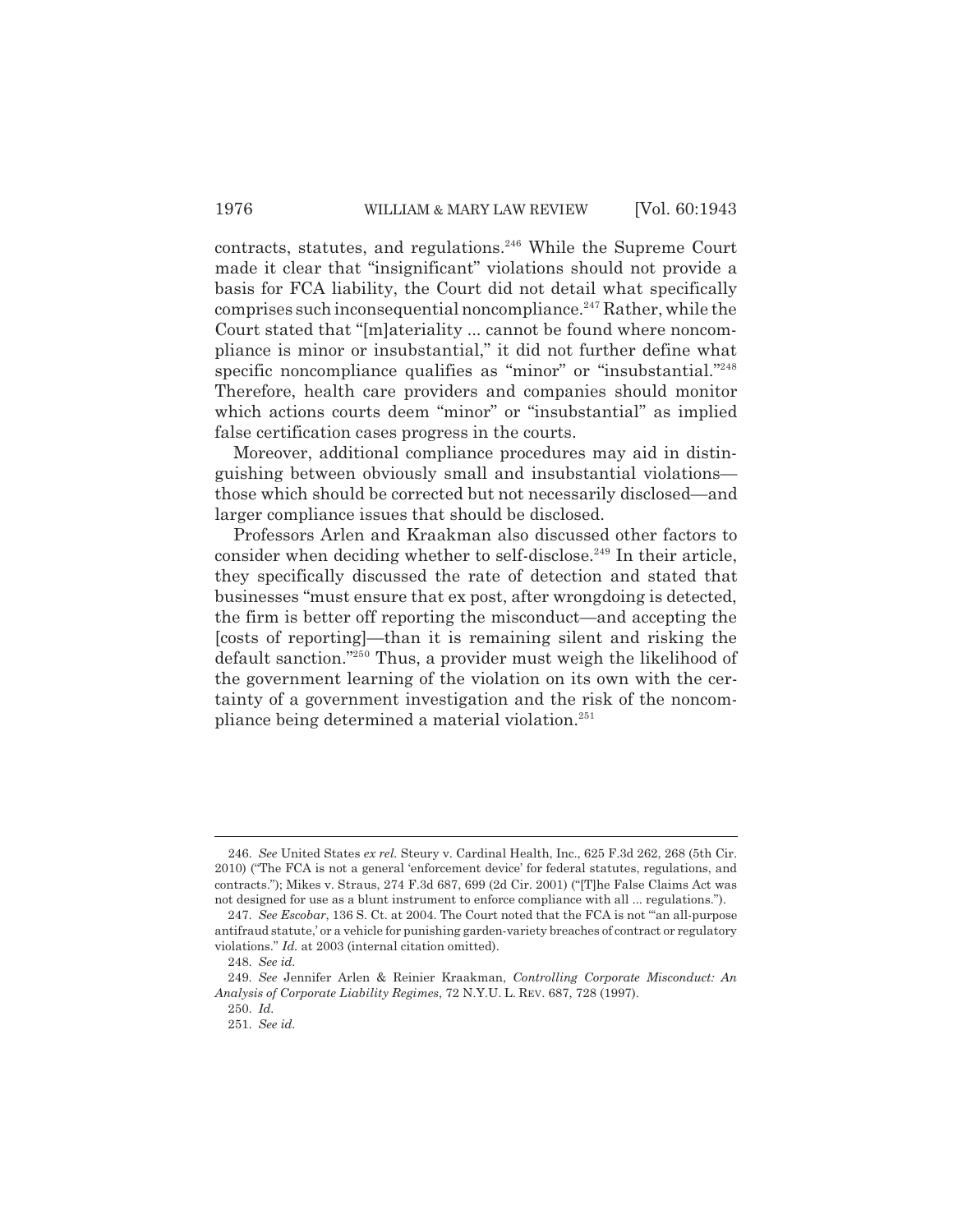While the decision to disclose is one that providers must make carefully, after the Supreme Court's decision in *Escobar*, voluntary self-disclosure could allow a noncompliant provider or entity to avoid FCA liability altogether.<sup>252</sup>

#### **CONCLUSION**

On the surface, the Supreme Court's decision in *Escobar* appeared to be a loss for government-regulated industries, especially health care. The FCA liability derived from the implied false certification theory's validity transformed the endless regulations and requirements imposed on health care professionals into a compliance nightmare.253 However, the Court presented a gift to providers by establishing the materiality standard—providing those who fail to comply with government regulations a potential defense against liability.<sup>254</sup>

By disclosing noncompliance, health care providers can greatly reduce the consequences that may stem from false claims liability, and perhaps negate it altogether.<sup>255</sup> The actual knowledge that the government obtains from self-disclosure, as well as the government's subsequent payment practices, provide clarity on whether a court will find a noncompliant act material.<sup>256</sup> Therefore, to make this clear prediction, health care providers should strongly consider being transparent with the government, disclosing noncompliance, and waiting to see the outcome. At a minimum, the defendant will have a better understanding of whether its noncompliance was material and will gain access to the benefits of self-disclosure; even better, however, the defendant may equip itself with a strong defense to negate liability completely.<sup>257</sup>

*Megan E. Italiano*\*

<sup>252.</sup> *See supra* Part III.A.

<sup>253.</sup> *See supra* Part I.

<sup>254.</sup> *See supra* Part III.A.

<sup>255.</sup> *See* Universal Health Servs., Inc. v. United States *ex rel.* Escobar, 136 S. Ct. 1989, 2003-04 (2016).

<sup>256.</sup> *See id.*; *see also supra* Part II.C.

<sup>257.</sup> *See supra* Part III.A

<sup>\*</sup> J.D. Candidate, 2019, William & Mary Law School; B.A., Biology, 2013, University of San Diego. Thank you to Andrew Barna for his helpful guidance on this Note from the very beginning, Professor Stacy Kern-Scheerer for her continued counsel on all things related to